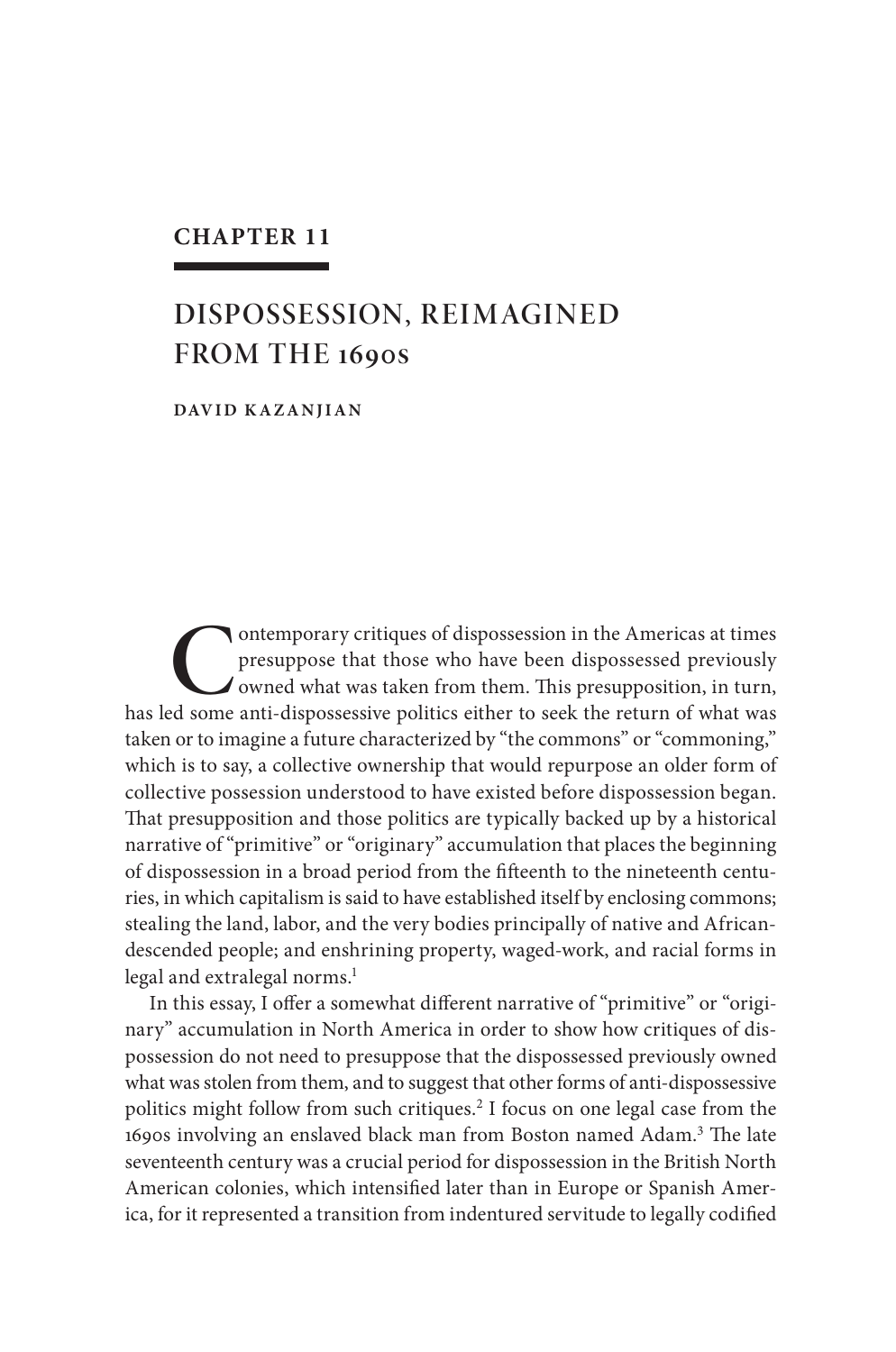and racialized chattel slavery. Adam's case allows us a glimpse into this transition, in medias res. In particular, the case exposes the ways Adam's dispossessors *imputed to* him an ownership of himself *in order to* facilitate the dispossession of his body and its capacities. In response to such accumulation by (the imputation of) possession— rather than by the dispossession of something Adam originally owned— Adam could be said to have eschewed claims to prior possession and reparative recovery in favor of a robust critique of dispossession expressed as a fugitive politics "exorbitant" from, or outside the orbit of, possession as such. I take the term *exorbitant*— which originally meant to go out of a wheel- track, as a cart might stray from a road— from testimony Adam's master John Saffin gave against him in the case, bitterly criticizing the way Adam dared to move about Boston "at his pleasure, in open Defiance of me his Master . . . to the great scandall and evill example of all Negros both in Town and countrey whose eyes are upon this wretched Negro to see the Issue of these his exorbitant practices."<sup>4</sup> Imagining Saffin's criticism from the subaltern perspective of Adam, whose own words do not appear in the archive, raises the possibility that Adam did not so much assert his own possession of himself or demand the return of possessions that were stolen from him as he "issued" "exorbitant practices" that defied possession as such. In the archive of Adam's case, then, we can find traces of a challenge to what Karl Marx dubbed "so- called originary accumulation" that imagined a future outside what C. B. MacPherson has called "possessive individualism," or the Lockean tradition that understands self- ownership as the essence of proper subjectivity and private property as the normative relationship of subjects to the so- called natural world.<sup>5</sup> This challenge also troubles contemporary efforts to imagine such a future in terms of "commons" or "commoning."

Furthermore, Adam's exorbitance cannot be said to come from a subjective will or anything we could comfortably call his own desire to realize individual agency. No such ground can be imputed to Adam because he never represents himself in the archive; he is only ever represented by others. I thus suggest that we read "Adam" more as a name for a theory of anti- dispossession, or as a trajectory of thought and action, suggestively different from the trajectory that has gone under the name of John Locke. Indeed, the potency of Adam's case is ever more evident when we recall that Locke bases his seminal theory of possession, published in 1689– 90 as *Two Treatises on Government*, on a critique of Robert Filmer's royalist interpretation of the biblical Adam. While Locke displaces Filmer's Adam to found a certain liberal trajectory that leads to the present, the case of Adam offers an alternative trajectory from the 1690s.

To the extent that contemporary analyses of, and political projects against, dispossession rely on a historical narrative that presumes individual or common possession prior to dispossession, my account of Adam's dispossession presents a challenge to, and demands a revision of, those analyses and political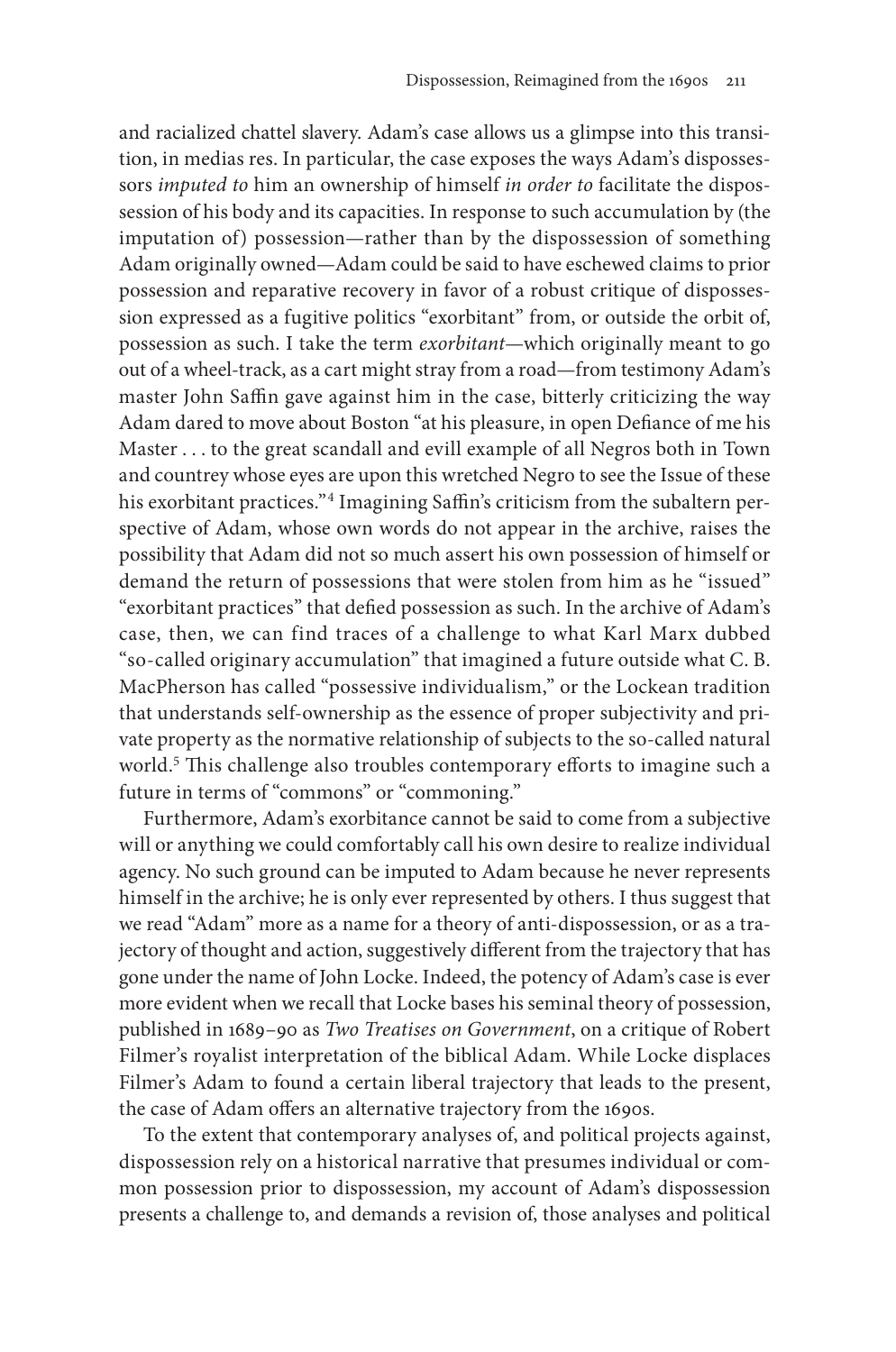projects. I thus urge contemporary critiques of dispossession to take stock of the implicit or explicit historical narratives that ground their analytical and political projects, and to entertain alternative, speculative narratives of the past that lead to different political futures.

# **Dispossession**

There is an account of dispossession that has become widely accepted in many academic and activist circles, and that on initial consideration seems hardly objectionable. Under capitalism, so this account goes, exploited people have what they own stolen from them: indigenous people and rural peasants have their land stolen from them, as well as their labor stolen from them; Africandescended people have their freedom stolen from them, and thus their labor and their very bodies stolen from them. Some have argued that this theft was initially driven by overt violence such as colonization, chattel slavery, enclosure, and the criminalization of poverty and landlessness via what Marx called "bloody legislation against the expropriated." Then, the account goes, this overt violence gave way to, or was developed into, what Marx famously called the "silent compulsion of economic relations which 'sets the seal' on the domination of the capitalist over the worker."<sup>6</sup> In other words, workers learned to "work by themselves," as Louis Althusser put it, to get up and get to the factory at the proper time without being dragged out of bed by an overseer, boss, or cop, whose overt violence did not disappear but became an exceptional exercise rather than a quotidian one.<sup>7</sup>

This classic account of dispossession has long been critiqued as too developmentalist, giving way to an understanding of "accumulation by dispossession" as a structure or an ongoing and recursive element of capitalism. Scholars of indigenous and Native American studies and of white settler colonialism in particular have of late theorized dispossession in its contemporary urgency.<sup>8</sup> Yet despite this shift from a developmentalist to a structural account of dispossession, and the power of social movements that have both theorized and activated this account, a foundationalist presupposition still often animates the concept: namely that the dispossessed owned what was stolen from them. This foundationalist presupposition operates on two relatively distinct if often intertwined levels. First, it can be taken to mean that the dispossessed owned themselves, their bodies, or their labor before they were appropriated, and thus that a properly critical response entails returning selves, bodies, and labor to the subjects who originally owned them. Second, it can also be taken to mean that the dispossessed owned the land that was stolen from them, either privately or "in common" as codified commons or as collectively inhabited space, and thus that a properly critical response entails returning that land to its original owners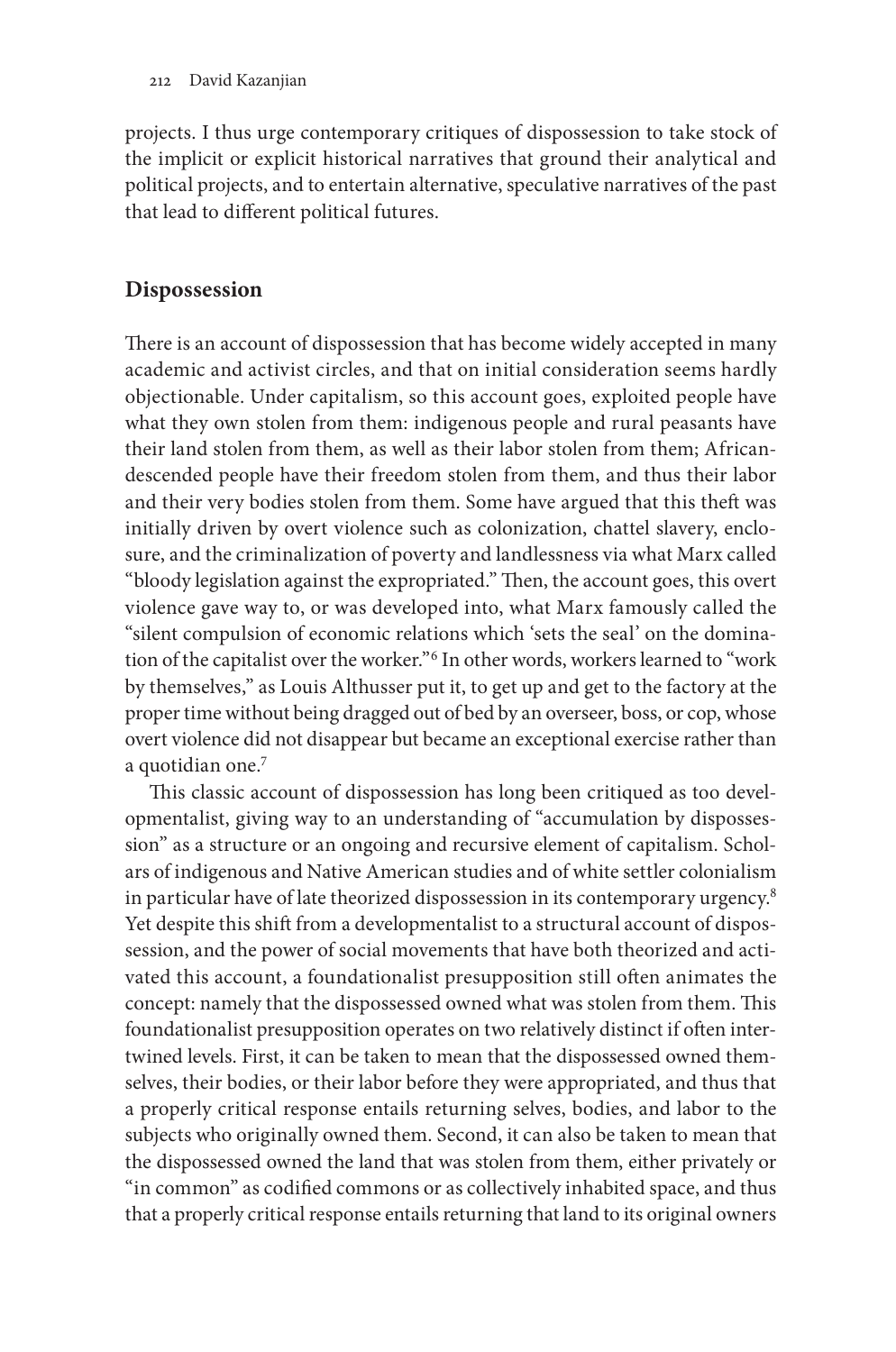or inhabitants. This foundationalist presupposition is to some extent entrenched in Marx's own formative accounts of dispossession. His preferred words for the concept were *Enteignung*, usually translated as "expropriation," and *Aneignung*, usually translated as "usurpation" or "appropriation." Yet throughout part 8 of *Capital*, vol. 1, and elsewhere, he allows those terms to mingle with terms like *Raub*, or "robbery," *Diebstahl*, or "theft," and especially the phrase "theft of land," as Robert Nichols shows.<sup>9</sup> Marx was also fond of describing so-called wage slavery as a situation in which the dispossessed were left with "nothing to sell but their *own* skins" (my italics).<sup>10</sup> Many contemporary accounts of dispossession continue to presume, if not necessarily arguing explicitly, that subjects always already owned themselves, until their selves were stolen from them.

Of this account we must ask: In what sense can it be said that the dispossessed owned land, themselves, or even their "skins" such that those possessions could be stolen from them? What do we mean when we impute such prior possession, such ownership, or such propriety to the dispossessed? And what are the implications of such imputations for our anti- dispossessive politics?

As it turns out, one of the most influential seventeenth-century arguments for dispossession, which still underwrites contemporary practices of dispossession, was also an argument that imputed prior possession to the dispossessed: John Locke's *Two Treatises on Government* (1690). The *First Treatise* critiques Robert Filmer's claim that kings inherit their paternal and regal authority by divine right passed down from the presumptively first man, father, and ruler: the biblical Adam.<sup>11</sup> The biblical Adam emerges from the *First Treatise* not as a universal foundation linked to kings, but rather as a particular representative of "the whole Species of Man, as the chief Inhabitant, who is the Image of his Maker." This whole species—rather than Adam himself—is given "the Dominion over the other Creatures."<sup>12</sup> This particularization of the biblical Adam does not necessarily question paternal power over women or the power of mastery over the enslaved; rather, it refuses to take those powers as analogous to political power. For Locke, any authority imputed to the biblical Adam ceased once the tendency of the state of nature ("men living together according to reason, without a common Superior on Earth, with Authority to judge between them") to slide into the state of war ("a declared design of force upon the Person of another, where there is no common Superior on Earth to appeal to for relief") led men to leave the state of nature and enter into properly political "Society."<sup>13</sup> At that point, political authority passed not to kings, but to "*men under Government* . . . a standing Rule to live by, common to every one of that Society."<sup>14</sup>

This depoliticization of the biblical Adam's foundational authority, in turn, leads Locke to formulate his famous theory of property. Although "God gave the World to *Adam* and his Posterity in common," it does not follow that only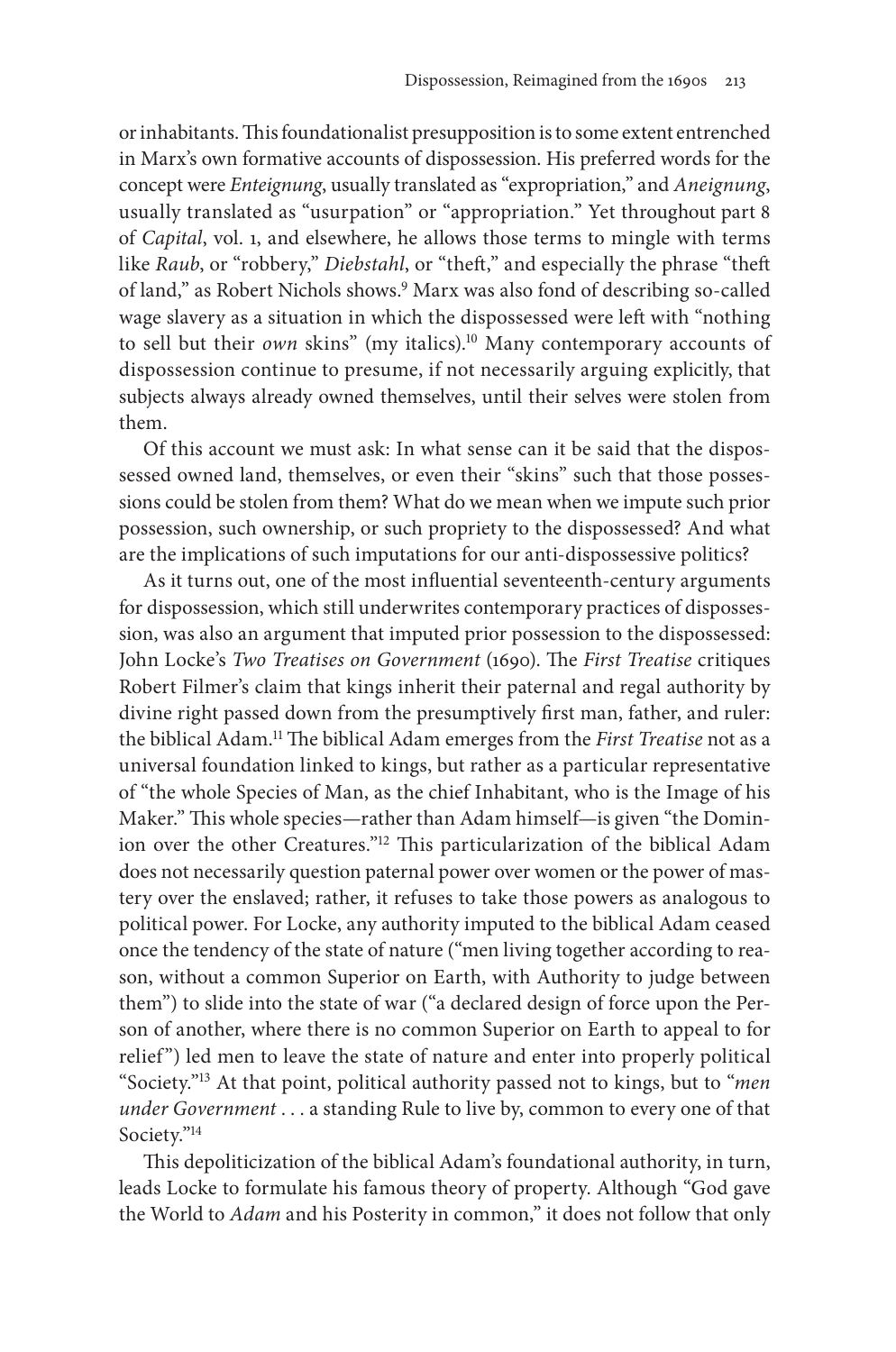"one universal Monarch, should have any *Property*"; in other words, that Adam was first does not mean that an individual monarch can claim to be an inheritor of Adam's power or property. Nor does it follow that common ownership prevails over individual ownership: "the taking of this or that part, does not depend on the express consent of all the Commoners." Rather, "Though the Earth, and all inferior Creatures be common to all Men, yet every Man has a *Property* in his own *Person*. . . . Whatsoever then he removes out of the State that Nature hath provided, and left it in, he hath mixed his *Labour* with, and joyned to it something that is his own, and thereby makes it his *Property*." Foundationally and presumptively ("of necessity"), then, people own their labor, and when that labor is "mixed" with natural things, those things become the property of those who labored upon them: "The *labour* that was mine, removing them out of that common state they were in, hath *fixed* my *Property* in them."<sup>15</sup> Since the value of something of nature derives principally from the willful exercise of labor upon it, rather than from any value inherent in natural things themselves, willful subjectivity is the condition of possibility for the removal of nature from commonality and the transformation of it into property.

For Locke, this principle is consistent with both servitude and the expropriation of native lands by settlers, but not because the enslaved or the "Indian" are not "men" or do not potentially own themselves, their labor, or their land.<sup>16</sup> To the contrary, precisely because servants and native people are imputed to have the capacity for ownership over themselves, their labor, and their land, their ownership can appropriated by others as an outcome either of just war or of insufficient "industry." Of servitude, Locke argues in chapter 4 of the *Second Treatise* that "A Man" cannot offer himself up for enslavement, if enslavement is taken to be giving the power over one's own death to another, because "No body can give more Power than he has himself." But if by one's own "fault" one has "forfeited his own Life, by some Act that deserves Death," he may give the power to delay that death to another with whom he effectively enters into a compact to remain alive and serve. Servitude, here, is the preservation of a life that has actively forfeited its own right to remain alive.<sup>17</sup> The precise "fault" or "Act" that could justify entering into such a relationship of servitude is not specified in chapter 4 of the *Second Treatise*. Quite apart from the specificity of such a "fault" or "Act," however, it is crucial to recognize that the principle of servitude here is not the inhumanity or unreason of the enslaved, nor is it the inability of the enslaved to be an autonomous and willful master of their own desire. Rather, the enslaved are presumed to have a willful subjectivity that they surrender actively, through the willful exercise of that very subjectivity: "by his fault, forfeited his own Life, by some Act." The condition of possibility for Lockean just servitude is thus the imputation of willful subjectivity to the enslaved prior to their enslavement.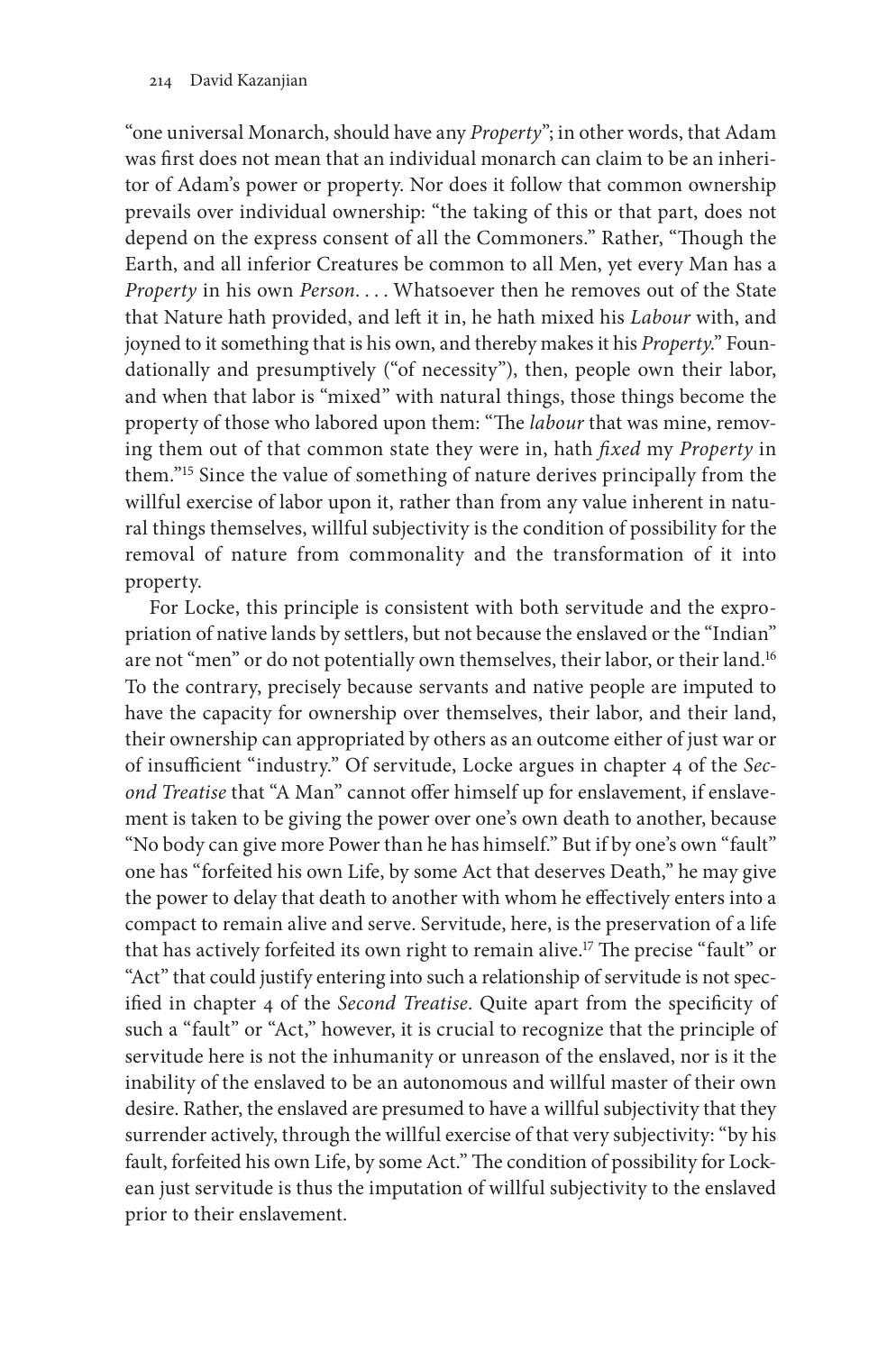The principle of willful subjectivity, expressed through labor, is for Locke also not inconsistent with the expropriation of native lands by settlers. "Indians" are not inhuman in the *Second Treatise*; they are not lacking in willful subjectivity: "Thus this Law of reason makes the Deer that *Indian's* who hath killed it; 'tis allowed to be his goods who hath bestowed his labour upon it, though before, it was the common right of every one."<sup>18</sup> Their lands can be appropriated, rather, precisely because they do not properly utilize their presumptively willful subjectivity through sufficient or appropriate labor. Title to land, then, is determined by Locke's quite particular determination of the quality and quantity of labor "mixed" with the land. The more one "Tills, Plants, Improves, Cultivates, and can use the Product of," the greater the claim to title. It is not the inability to till, plant, improve, cultivate, and use the product of that labor that justifies appropriation of land; rather, it is the failure extensively and intensively to use the very ability that is imputed to all, "Indians" included.<sup>19</sup>

This is where Locke's famous passages on the "Waste" land that can be rightly appropriated by settlers come into play. America, in particular, is full of "Land . . . lyeing wast in common" because "the Inhabitants valued it not, nor claimed Property in any more than they made use of": "For I aske whether in the wild woods and uncultivated wast of America left to Nature, without any improvement, tillage or husbandry, a thousand acres will yield the needy and wretched inhabitants as many conveniencies of life as ten acres of equally fertile land doe in Devonshire where they are well cultivated?"<sup>20</sup> The comparison between the "waste of America" and the "fertile land . . . in Devonshire" is not a comparison between a place where inhuman or subhuman creatures called "Indians" live and a place where fully human Englishmen live; rather, it is a comparison between two groups of humans, both of whom are imputed to have a willful subjectivity expressed principally by labor, but one of whom fails to express that subjectivity adequately. Again and crucially, the condition of possibility for the devaluation of land as waste, as well as the subsequent justification for settler dispossession of that land from native peoples, is the imputation of self-ownership to the dispossessed.

Some contemporary scholarship has attended to this feature of dispossession. C. B. MacPherson shows how possessive individualism, or one's presumptive ownership of one's belongings and of oneself and as an autonomous and self-sufficient subject, was a feature of the rise of capitalism rather than a precapitalist precondition or even some ahistorical, ontological ground. Subsequently, scholars such as Cheryl I. Harris, Carole Pateman and Charles Mills, and Aileen Moreton- Robinson have shown how such possessive individualism has always been racialized.<sup>21</sup> But by revisiting Locke's *Two Treatises* here, I want to emphasize how racialized dispossession entails a quite specific, foundationalist presupposition and condition: the imputation of willful subjectivity to the dispossessed prior to their dispossession.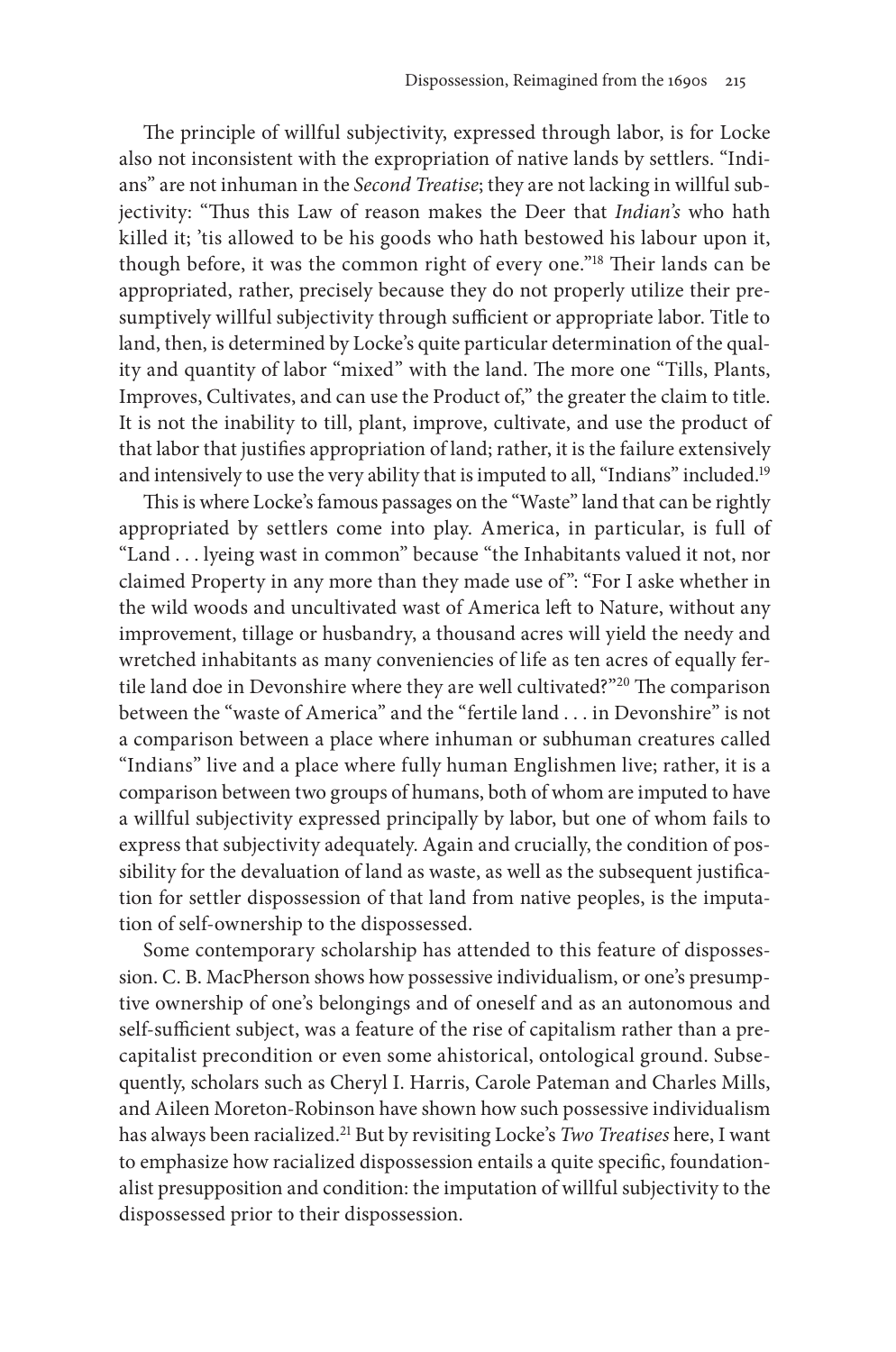Since Locke constructs such a stark opposition between the commons and property, it might seem that casting possession prior to dispossession in terms of a more positively valued notion of collective possession— an anticapitalist commons or practice of "commoning," rather than Locke's negatively valued "waste"— would unsettle the foundationalist presupposition of Lockean dispossession.<sup>22</sup> Yet E. P. Thompson has taught us how being "in common" with one's lands or customs in England in the eighteenth century was a fluid practice constantly changing in response to unfolding conditions rather than a stable, idyllic state of collective possession. To the extent that they antagonized capitalism, the commons did so by repurposing themselves in the face of the quite specific techniques of capitalist expropriation, not by maintaining some precapitalist, nonpossessive purity rooted in time immemorial.<sup>23</sup> Indeed, any white settler commons in the Americas were themselves previously expropriated from indigenous peoples, and so should not function as the model for a prior state to which we ought to return or which we can simply revive. Additionally, although indigenous people had a diverse range of relationships to land, we know not only that many indigenous people did not conceive of land as property prior to the dispossession of their land, but also that sometimes indigenous people appropriated land from other indigenous people before it was stolen from them by white settlers.<sup>24</sup> If the opposition between so-called commons and possession is not as clear cut as either Locke or many critiques of dispossession presume, then we ought to be cautious about positing commons or commoning as a foundation upon which to generate a critique of possessive individualism and the dispossession it works to justify.

Some contemporary theories of the subject put an even sharper critical focus on dispossession's tendency to impute prior proprieties to subjectivity. Such theories have long considered what might be called the constitutive dispossessions that make subjectivity possible, a consideration many link to any radical challenge to liberal, capitalist regimes of power and knowledge. Writes Judith Butler: "Let's face it. We're undone by each other. And if we're not, we're missing something":

Even when we have our rights, we are dependent on a mode of governance and a legal regime that confers and sustains those rights. And so we are already outside of ourselves before any possibility of being dispossessed of our rights, land, and modes of belonging. In other words, we are interdependent beings whose pleasure and suffering depend from the start on a sustained social world, a sustaining environment. . . . We can only be dispossessed because we are already dispossessed. Our interdependency establishes our vulnerability to social forms of deprivation.<sup>25</sup>

When contemporary theories of dispossession rely on foundationalist presuppositions about people owning themselves, by contrast, they become a politics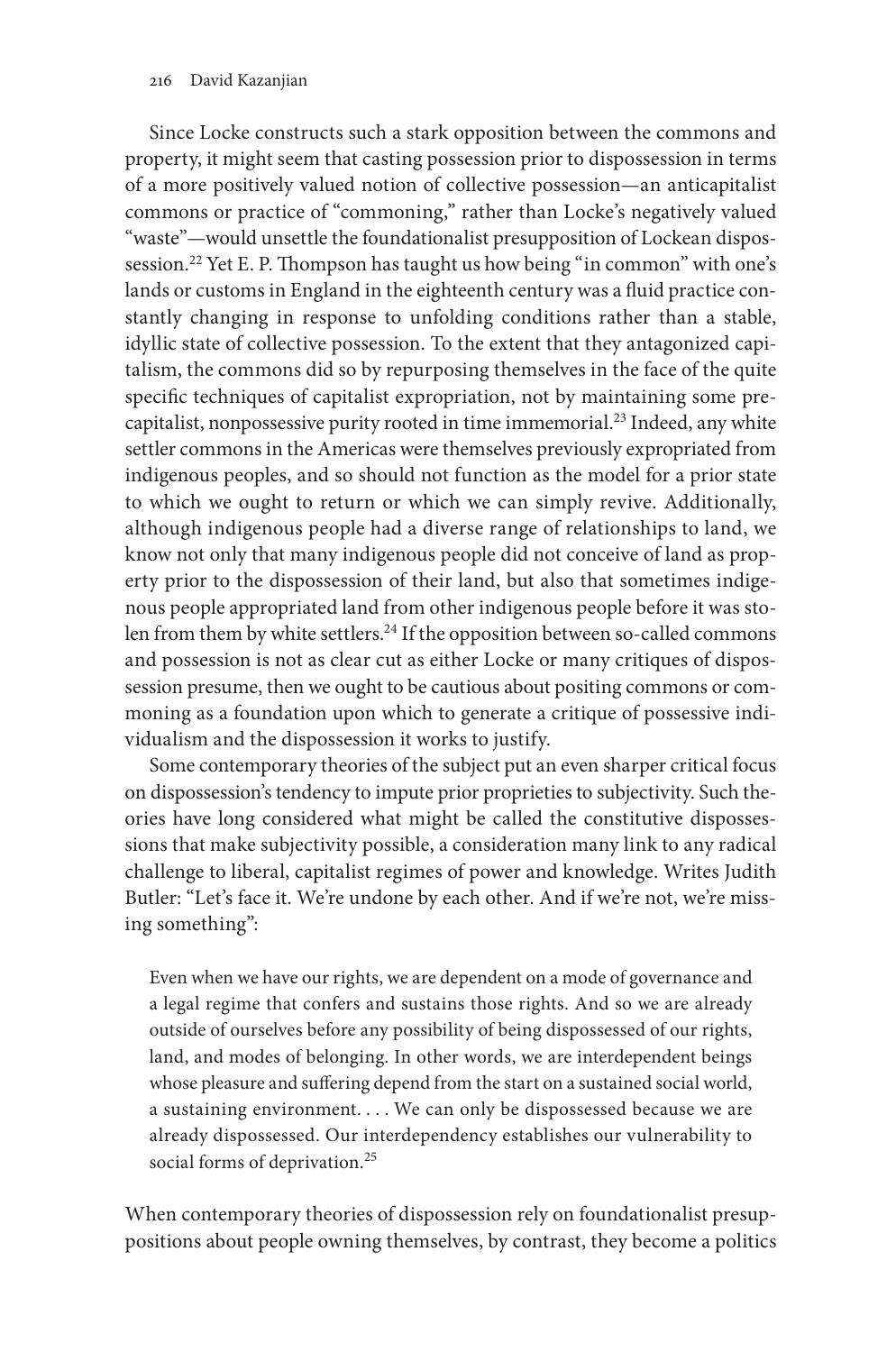of morality. Such theories certainly have the advantage of revealing that the criminals are not those relentlessly criminalized subjects of dispossession, but rather the dispossessors themselves— despite their control over juridical and police apparatuses. But they also run the risk of implicating themselves in the very dispossessive modes of power and knowledge that they seek to oppose. That is, when current theories of dispossession remain within the terms of good and evil, innocent and criminal, they position anti- dispossessive critics and activists as detectives and cops, judges and juries. As is no doubt clear by now, I am concerned with the effects and affects of such foundationalism: how it might imagine justice as the return to what once was, how it could insist on a renewed conformity to identities imagined to have been lost, how it implicates anti- dispossessive politics in that which it seeks to challenge, how it melancholically aspires to recognition, restoration, and reparation.

What if people who were dispossessed under conditions of "so-called originary accumulation" sometimes understood dispossession differently than all this? What if they offered vigorous opposition to the theft of land, labor, and bodies from the dispossessed without always presupposing prior historical or ontological possession? And how might we spot such opposition in the worn and fragmentary archives of "so- called primitive accumulation" in the Americas?

## **Adam**

I offer my interpretation of Adam's case as an exercise in critical or speculative historiography about what has been called the black radical tradition, rather than as a historiographic recovery of black lives or an empirically verifiable interpretation of who Adam was or what he did.<sup>26</sup> While recovery as a historiographic aim in the narrowest sense has been critiqued from literary, philosophical, and historical perspectives, the tendency to interpret documents from the past as if they only provided answers to the questions of who did what, where, when, and why endures.<sup>27</sup> Elsewhere I have argued that, while such interpretations are valuable, their focus on the empirical evidence of subjective agency tends also to foreclose viewing such documents as scenes of speculative, subaltern theory.<sup>28</sup>

In the case of Adam, we also confront a problematic that theorists of subalternity have long thematized. Adam was not in a position to write and publish texts that could become powerful trajectories of thought like his more empowered contemporaries did, texts we still read and theorize with, such as Locke's *Two Treatises of Government*. He also seems not to have testified directly in his case, or at least the extant court records do not contain his own testimony. Consequently, what we know about Adam comes from what others said and wrote about him, and even those accounts exist as incomplete fragments, sometimes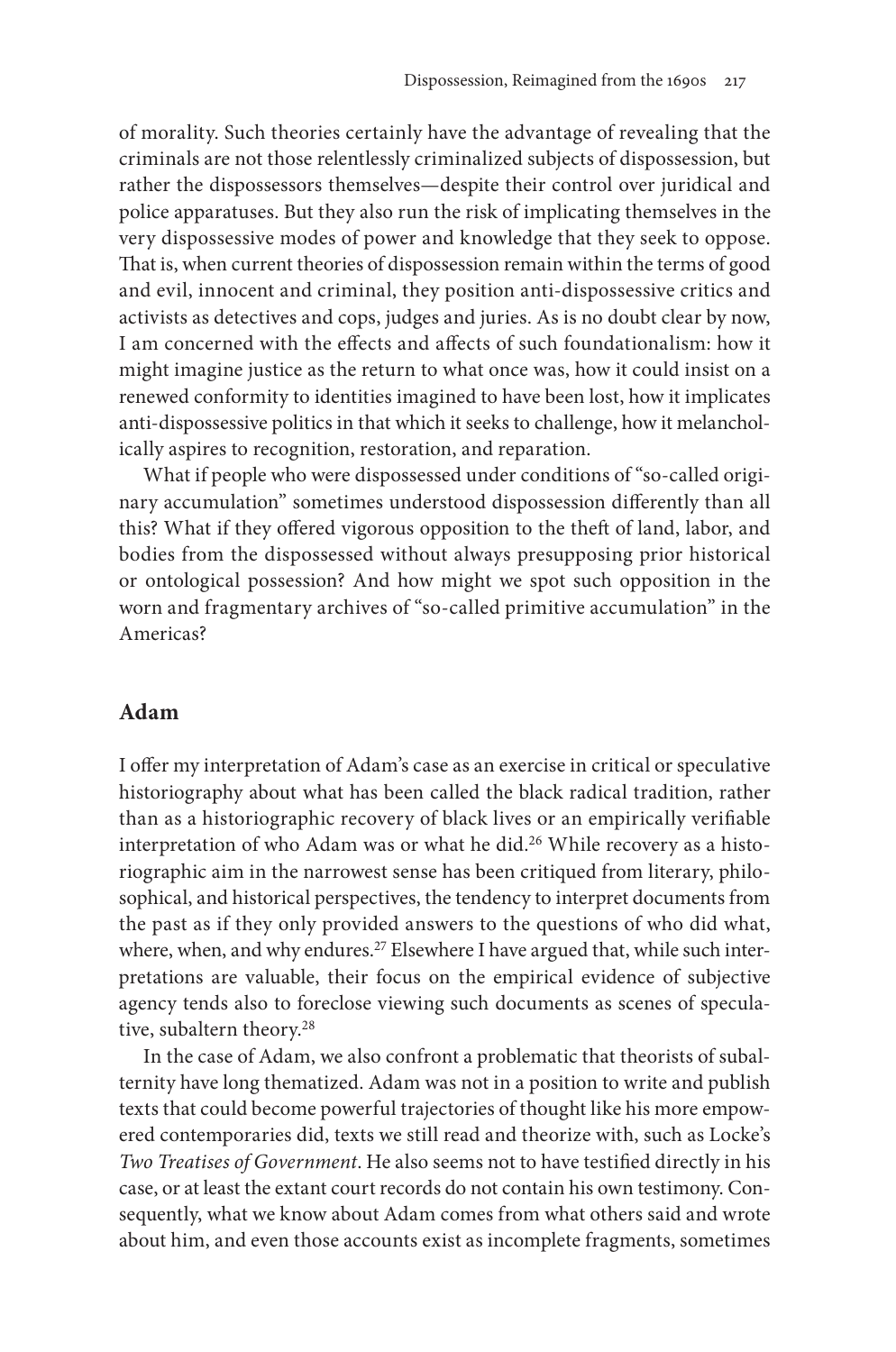literally worn beyond legibility. Certainly, in the absence of his own words, we can neither retry his case nor make verifiable historical or juridical claims about him. Indeed, there is no subject in this archive whom we could confidently call Adam and to whom we could impute desire, will, intention, or agency. In the face of this, we could despair of the possibility of discerning Adam's perspective on his own dispossession, leaving his case in the control of those who sought to dispossess him.

I take a different approach. Those who sought to dispossess Adam were clearly unsettled by Adam's challenges to their efforts, to such an extent that they went to great lengths to oppose him both in and out of court, as their own testimony clearly shows. By reading what others say about Adam's efforts as highly mediated, archival traces of what he might have done or said or thought— as something like negative prints or distorted echoes— I speculate upon how the name "Adam" might figure a set of perspectives on and actions against dispossession.<sup>29</sup> This approach, in turn, asks us to rethink what theoretical practice itself might entail. It can generate a potent if unverifiable account of subaltern theoretical practices that do not conform to contemporary presumptions about theory or practice, in particular to quite Lockean presumptions about how proper theory and politics are grounded in a subject's willful pursuit of their own desire.<sup>30</sup> The referent of what I call "Adam," then, is not so much the historical subject of this case; that subject certainly did exist, but a verifiable account of his existence is not my aim. Rather, Adam's actions clearly made an impression upon these archives, and I am after that impression, distorted though it certainly is. In this way, we can give "Adam" the chance to prompt our rethinking of both the theory of dispossession and anti-dispossessive politics.

In the Massachusetts State Archive in Boston, one finds a set of bound volumes, created in the nineteenth century, containing the extant files of the Suffolk Court, some of the earliest judicial records of the Massachusetts Bay Colony. On about fifty pages of one such volume, one finds appended the records of a late-seventeenth-century conflict between John Saffin, a wealthy and wellconnected Boston merchant and judge, and Adam, a black man enslaved to Saf fin. These records are rich but fragmentary, due largely to the underdeveloped judicial system of the colony and the rather haphazard record keeping of British colonial authorities. We have a series of filings by Saffin, statements by witnesses, and determinations by court officials, but little that links one document to another beyond chronology. The documents cannot on their own be said to narrate much of a coherent story. We can, however, reconstruct something like a narrative of the conflict between Saffin and Adam by taking these Suffolk Court files together with a few other key texts.<sup>31</sup> We can do this as long as we remember that it is we who are synthesizing this version of the tale, with the help of a few contemporary historians who have also written briefly about the case.32 Here is a version of that narrative.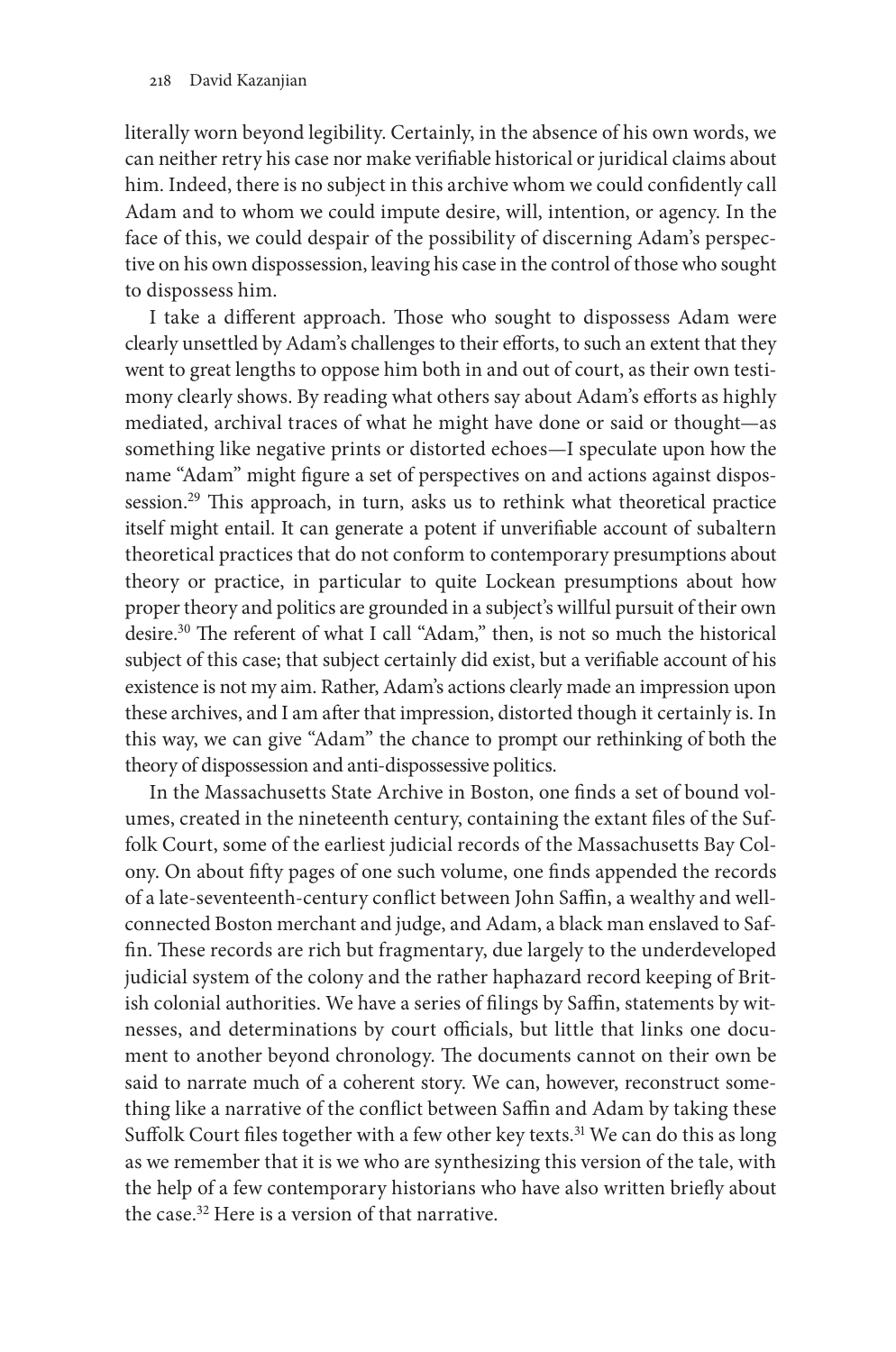It seems that in 1694, Saffin indentured his slave Adam, as well as a parcel of land and a few animals, to a tenant farmer of his called Thomas Shepherd, who lived in Bristol, Massachusetts. Adam was told that if he worked for Shepherd for seven years, he would be freed. When that term expired, Saffin refused to free Adam and indeed sought to make Adam work further for him, and then to indenture Adam to yet another man. Adam refused this second indenture and fled. In the face of legal action taken against him by Saffin, Adam turned to another prominent Boston merchant and judge named Samuel Sewell for help. Sewell, who was critical of slavery and also held the controversial distinction of being the only judge in the Salem witch trials subsequently to express regret for his involvement in that affair, became an advocate for Adam. The initial jury hearing the case ruled against Adam, who quickly appealed on the sensible grounds that his master Saffin had himself presided over the case, and thus had improperly influenced the jury. As the appeal moved slowly through the courts, Adam got smallpox and had to be cared for at Saffin's expense. Once Adam recovered, Saffin tried to indenture him again to a Captain Timothy Clarke, who got into a fight with Adam. At this point, Adam sued Saffin for harassment. Saffin then tried to sell Adam out of the colony, but was blocked by the courts, and eventually petitioned the governor and legislature for summary judgment on the matter, but was denied. Finally, in November 1703, the Superior Court of Judicature ruled in Adam's favor and freed him from Saf fin.<sup>33</sup> To give some demographic context for this moment, Wendy Warren tells us that by the end of the seventeenth century there were about ninety thousand English colonizers in New England, perhaps fifteen hundred enslaved Africans, and another fifteen hundred enslaved or indentured Native Americans, all of whom lived alongside an undetermined number of as yet uncolonized Native Americans.<sup>34</sup>

What would it mean to say that Saffin sought to dispossess Adam, as it seems we ought to say? The court records repeatedly point to a document at the center of this conflict: the indenture agreement Saffin penned when he first hired Adam out to Shepherd on November 15, 1694. Here is how that document is recorded in the Suffolk Court Files:

Bee it known unto all men by these presents That I John Saffin of Bristol in the Province of the Massachusetts Bay in New England out of meer kindness to and for the Encouragement of my negro man Adam to go on chearfully in his Business & Imployment by me now putt into, the Custody Service and command of Thomas Shepherd my Tenant on boundfield Farm in Bristol aforesaid for and During the Terme of Seaven years from the Twenty fifth day of March last past 1694— fully to be compleat and Ended or as I may otherwise See cause to Imploy him. I say I doe by these presents of my own free & Voluntary Will & pleasure from and after the full end & Expiration of Seven years beginning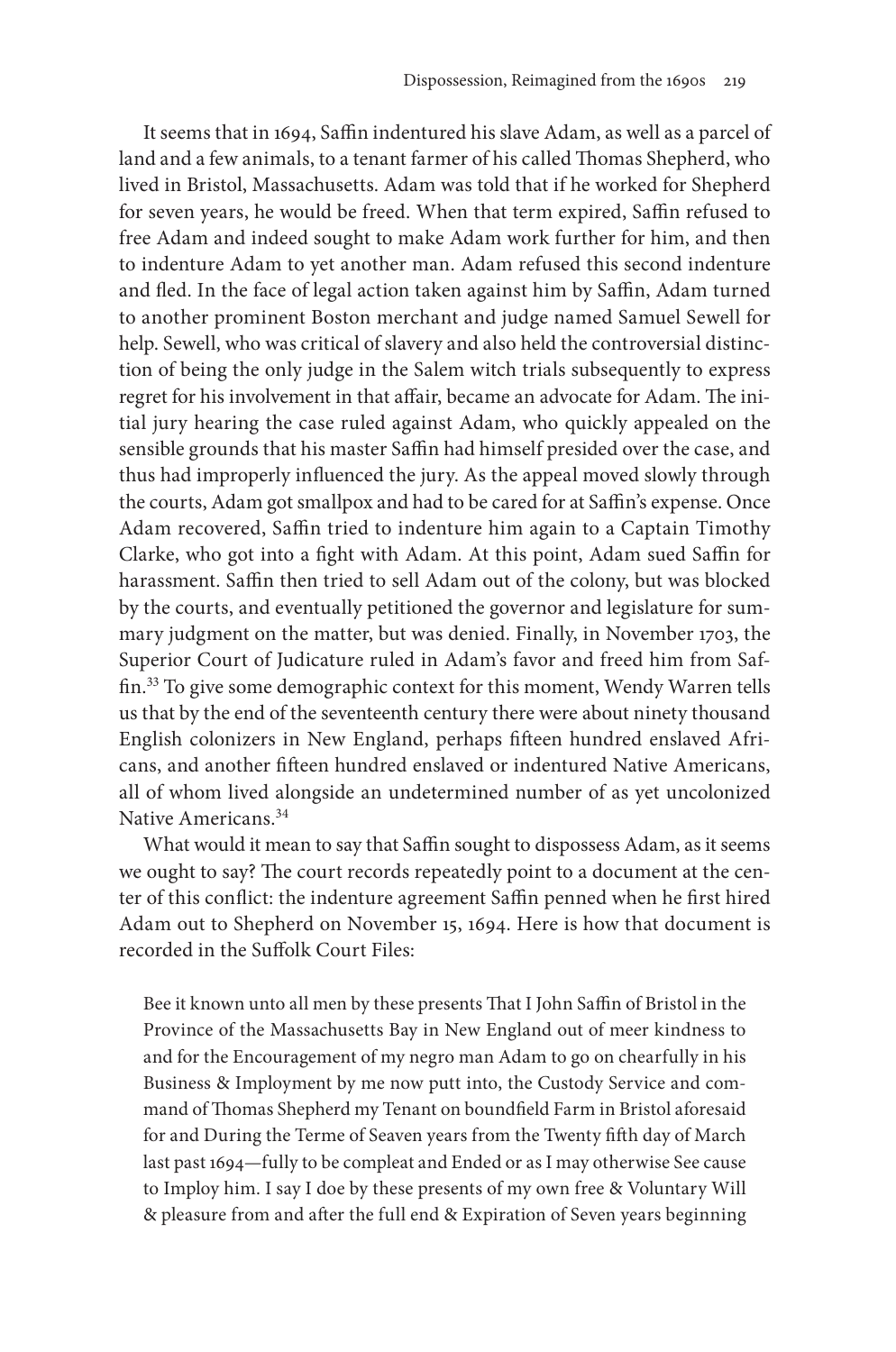on the Twenty fifth day of March last past and from thenceforth fully to be compleat and Ended, Enfranchise clear and make free my said negro man named Adam to be fully at his own Dispose and Liberty as other free men are or ought to be according to all true Intents & purposes whatsoever. Allways provided that the said Adam my servant do in the mean time go on chearfully quietly and Industriously in the Lawfull Business that either my Self or my Assigns shall from time to time reasonably Sett him about or imploy him in and doe behave and abear himself as an Honest true and failthful Servant ought to doe during the Tearm of Seven years as aforesaid. In Witness whereof I the said John Saffin have hereunto sett my hand and Seal this Twenty Sixth day of June 1694—In the Sixth year of their Magestys Reign.<sup>35</sup>

In turn, Saffin repeatedly explains to the court his decision not to follow through on the promise to free Adam after his service to Shepherd in these terms: "the said Negro hath in no wise performed the Conditions on which he was to be free But on the Contrary hath behaved him self Turbulently Neglegently Insolently and Outragiously both to your Petitioner and his Tenant Thomas Shepard and his wife and family, and Others."<sup>36</sup>

Crucially here, Saffin does not charge simply that Adam did not do the work that was required of him. Indeed, nowhere in the case records does Saffin claim Adam failed to work for Shepherd during his indenture, nor does Adam claim that he refused to work for Shepherd. Instead, Saffin charges that Adam did not work for Shepherd with the appropriate affect, with the proper mode of being, as it was described in the original indenture agreement of 1694. Rather than "chearfully quietly and Industriously . . . behave and abear himself as an Honest true and faithfull Servant ought to," Adam "on the contrary . . . behaved him self Turbulently Neglegently Insolently and Outragiously." This suggests that Saffin did not simply seek to *dispossess* Adam of something that was essentially his, such as his labor or his body. Rather, Saffin imputed to Adam a certain mode of being as a condition of possibility for the labor Adam was to perform. Rather than telling us that Saffin just sought to *dispossess* Adam of his own labor, these documents more strenuously emphasize that Saffin sought to *possess* Adam with, or *conjure* in him, the cheerful and quiet desire for, or love of, industry on behalf of his master.

In one of Saffin's other statements we can see even more clearly that what is at stake in the case is not so much Saffin's theft of Adam's possessions, which is to say, Saffin's dispossession of something Adam previously owned, as Saffin's effort to *possess* or *animate* Adam with a certain being, to *conjure* Adam as a cheerful laborer who desires his master's desire. As Saffin explains to the court in 1703:

The thing in brief is this. Your Petitioner hath a certaine Negro man named Adam that is withheld or taken from him your Petitioner under countenance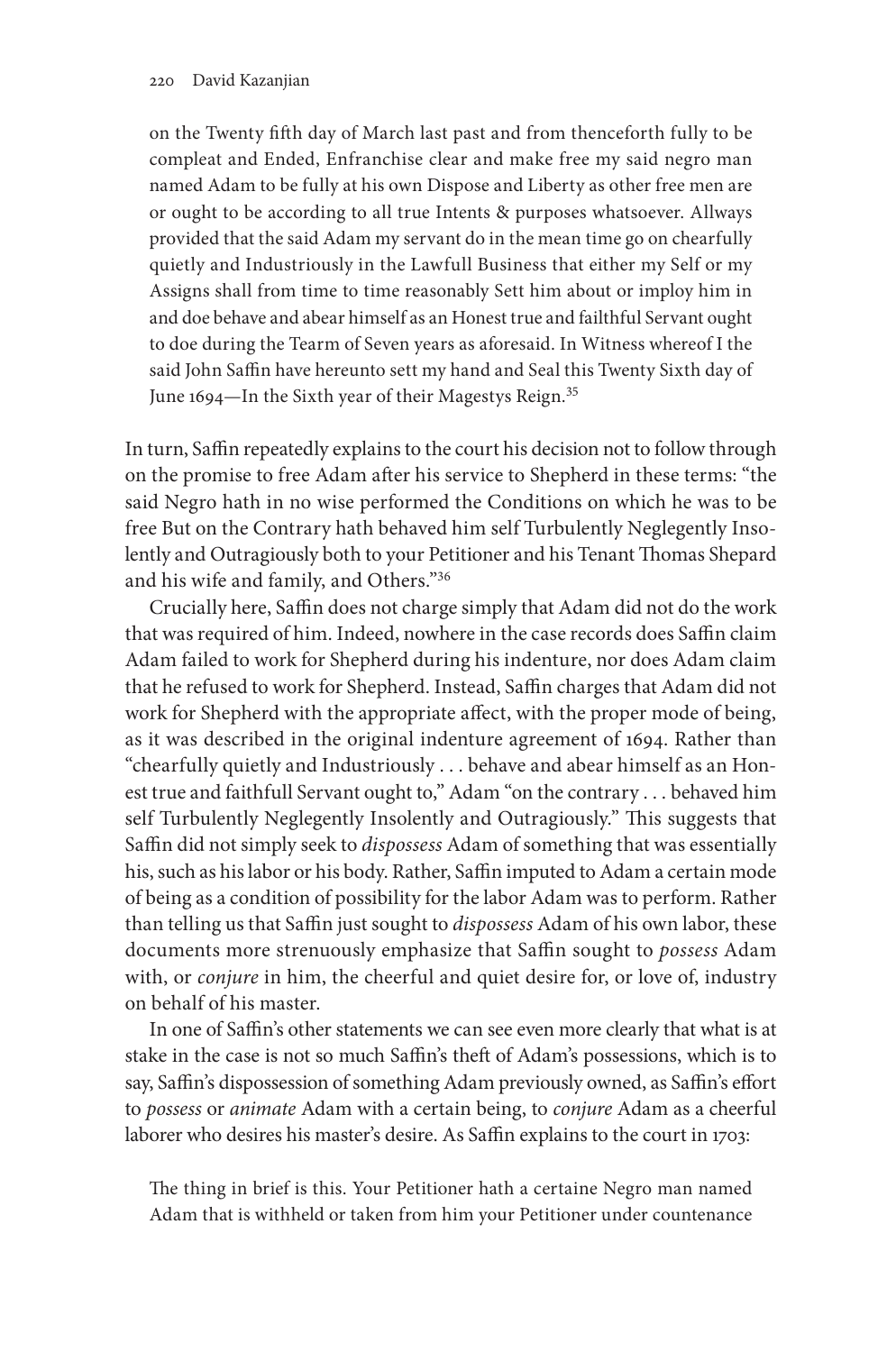of authority (not collour of law) which Negro hath sooner or later cost your Petitioner above Threescore pounds. . . . [I]n the mean time your Petitioner is made a meer Vassall to his slave . . . for all this the said vile Negro is at this Day set at large to goe at his pleasure, in open Defiance of me his Master in danger of my life, he having threatned to be Revenged of me and all them that have cross't his turbulent Humour, to the great scandall and evill example of all Negros both in Town and countrey whose eyes are upon this wretched Negro to see the Issue of these his exorbitant practices.<sup>37</sup>

Saffin here complains not simply that Adam stopped working for him, or that Adam improperly reappropriated the labor that Saffin had expropriated; rather, Saffin complains that Adam's "pleasure" and "practices" are "exorbitant" to the cheerful, quiet industry he demanded of and imputed to Adam, in their original agreement. This *im*material demand could be said to supplement the material dispossession of Adam's labor, forming a constitutive part of Saffin's regime of accumulation.

This is a crucial point about which I want to be clear: Saffin's effort to possess Adam with "chearful, quiet industry" does not occur after Adam has been dispossessed of his labor; it is not merely a discursive *justification* of a prior, more concrete dispossession of something Adam properly owned. Rather, Saf fin's attempted possession of Adam occurs alongside, and is intimately bound up with, his attempted dispossession of Adam's labor. We could even more precisely say that Saffin paradoxically tries to "give" Adam exactly what he then seeks to "take" from him, according to a logic we might call Lockean.

This case offers insight into the way racialized systems of accumulation proceed by dispossession and possession at once. It also suggests that a critique of such systems need not rely upon an understanding, either explicit or implicit, of what is possessed, essentially and prior to dispossession, by those who are dispossessed. That is, we do not need to make claims about who Adam essentially was or what he owned prior to his encounter with Saffin; we do not need to generate an account of the possessions of which Adam was dispossessed. To the contrary, a critique of Saffin's regime of accumulation must attend to the paradoxical ways Adam had imputed to him the very possession— in this case, cheerful, quiet, and industrious behavior-that Saffin sought to accumulate.

What would such a critical shift mean for how we understand the ways the dispossessed responded to dispossession? This is not to ask just what they did do, where, and when, but more crucially to ask how might they be said to have theorized dispossession, or how we might read their subaltern theories of dispossession in and from such an archive. Adam, as I have mentioned, did not have much access to the institutional discourses that would find their way into the archives of his case. He offers almost no direct testimony, no account of himself as it were. So we must read for his theoretical work in and through what is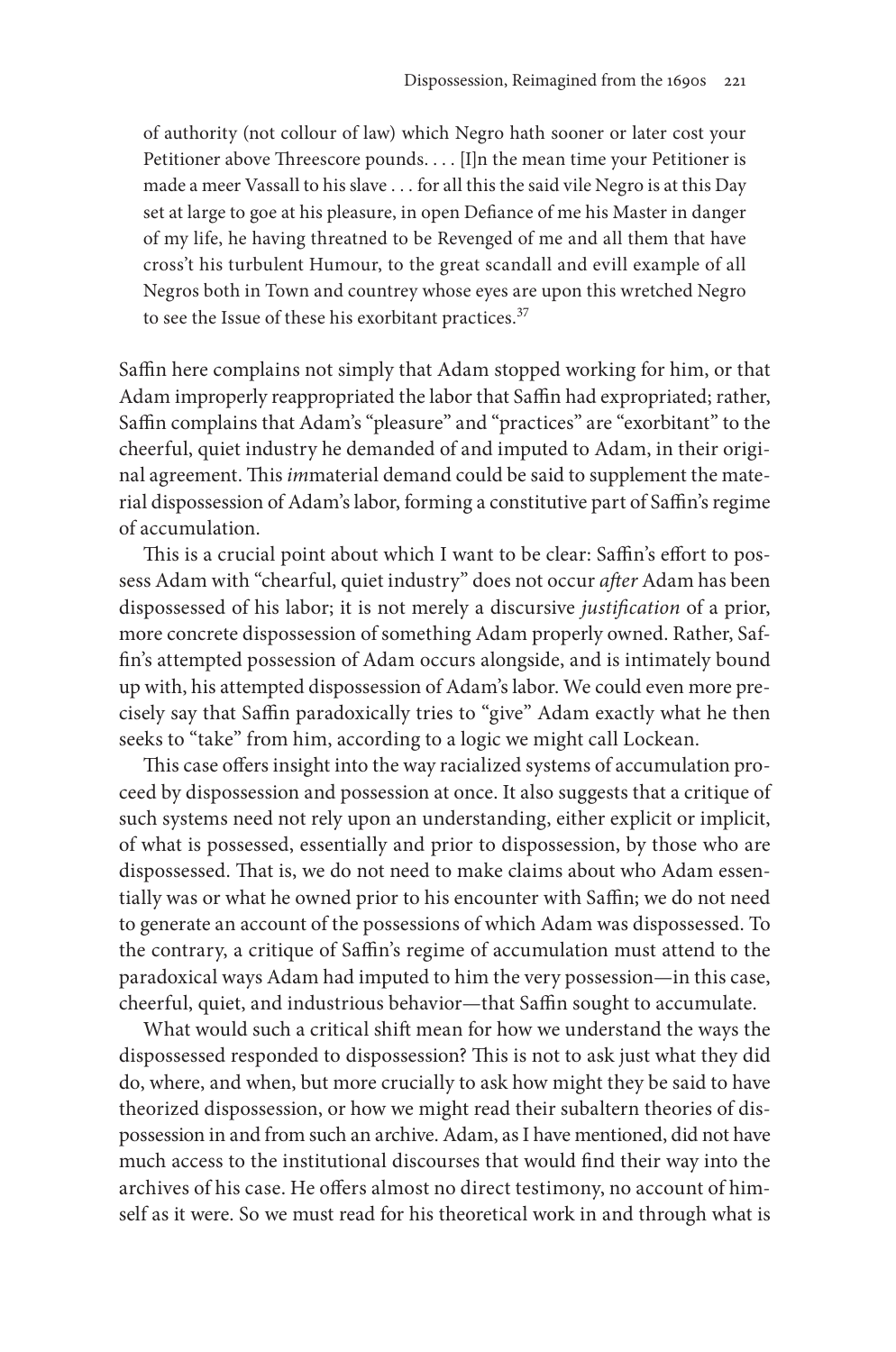said about him by others, and in turn read what we learn about or from Adam as a trajectory of theorized practice rather than a story about an individual's agency.

The court records never suggest that Adam demanded the return of his labor capacity and the restoration of his ownership over his own body. In fact, the founding conditions of Adam's initial enslavement to Saffin never come up in the case. As we have already seen, however, the archive does tell us a good deal about how Adam acted while working for Shepherd and what he did once he completed his term of indenture and judged himself to be free. The last two passages I quoted earlier indicate that while working for Shepherd, Adam did not perform a love of his work. He rather seems to have expressed his disdain for the very work he nonetheless seems to have performed. Once free from Shepherd and Saffin, he seems to have moved around quite a bit "at his pleasure," "both in Town and countrey" in and around Boston, particularly among "all Negros." These movements—whatever they were precisely, and we can only imagine—did not simply embarrass Saffin, they made Saffin feel as if he were "a meer Vassall to his slave," with such a manner of "open Defiance" that Saffin feared for his very life.

So Adam's "crime"—which is to say, his challenge to Saffin's regime of accumulation—was for Saffin not so much Adam's failure to do material labor as it was his successful spectacle of freedom, in which he dis- possessed his master's putative possession of his own desire, for "all Negros both in Town and countrey whose eyes are upon" him to see. We might say that, rather than seeking the return of his labor so that he could work industriously as he so chose, or the return of his body so that he could possess himself as he supposedly once did, Adam spectacularly indulged in what Saffin quite precisely calls "exorbitant practices": practices that were outside the track of industry itself. Adam's turbulent, negligent, insolent, and outrageous actions— as they appear textually in this archive—thus transvalue the laboring being Saffin sought to conjure him as.

What is more, that this ex-orbitance was said by Saffin to play out "both in Town and countrey" suggests that Adam also transvalues the spaces in which he moved. This possibility puts some pressure on a key feature of contemporary critiques of dispossession: the use of "the commons" as a name for that which the dispossessed possessed prior to dispossession, and thus as a foundationalist figure for opposition to accumulation by dispossession. When we use "the commons" in that way, we have to tell a story about how the enclosure or expropriation of the commons was a protracted, bloody, and violent process that entailed the loss of a prior state of anticapitalist collective possession; in turn, we risk tethering ourselves to the desire for a return to or a restoration of the commons or something modeled on the commons.<sup>38</sup>

That desire actively forgets that any commons in the Americas were themselves "settled," which is to say, expropriated from native peoples and worked by the indentured and the enslaved. To acknowledge such expropriation is not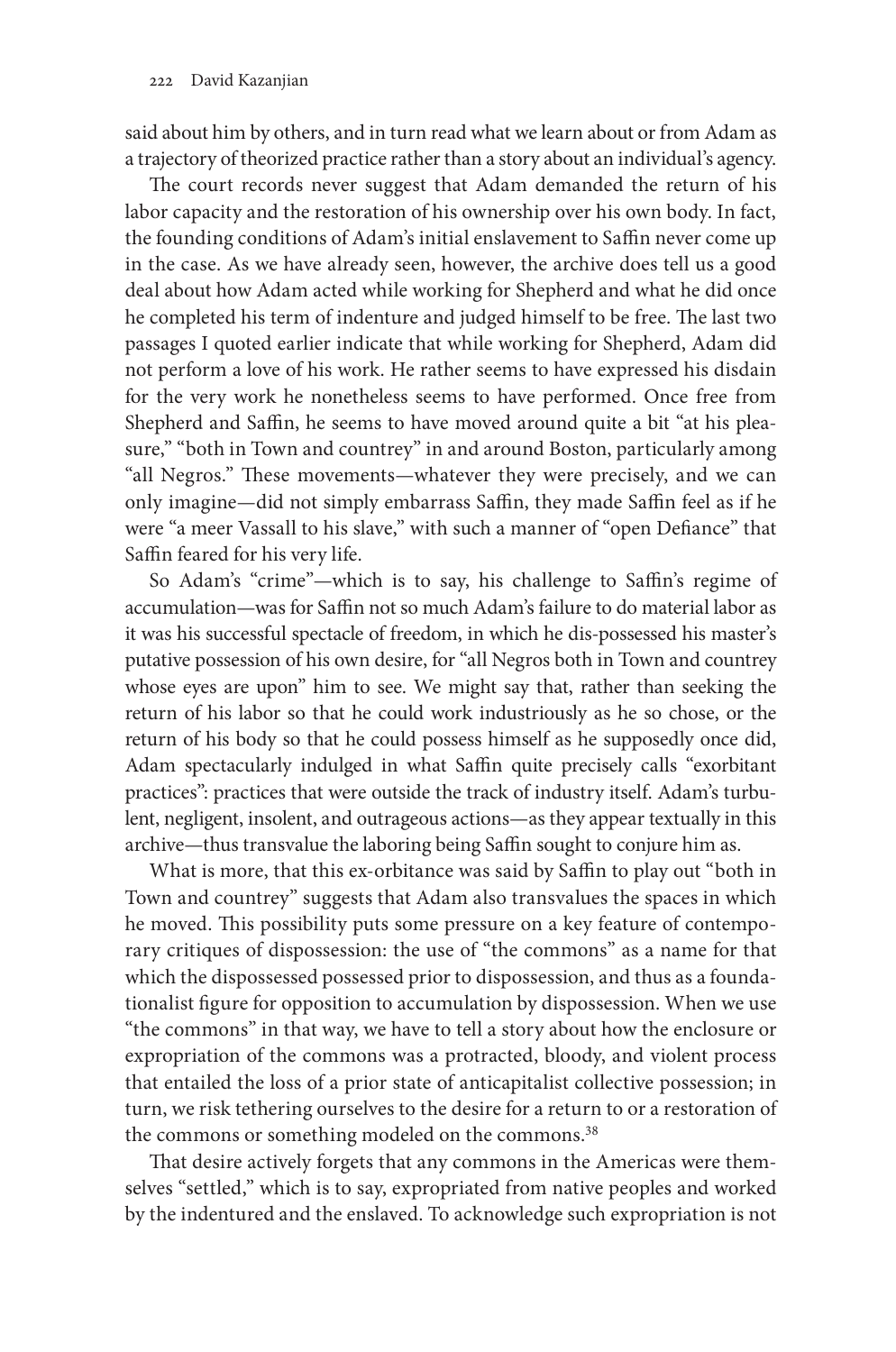to impute prior possession in the Lockean sense, but rather to emphasize the taking of that which was not previously subject to such a notion of possession. Think, for instance, of Adam's own city of Boston and its Common, one of the places where Adam may well have gone "at his pleasure" and perhaps even issued "exorbitant practices" like speaking ill of his master, as Saffin charges. Expropriated from the Wampanoag tribes (particularly the Massachusett) whom European settlers first encountered, the area of Boston Common is first recorded to have been owned by William Blackstone, who held it until it was purchased by the Massachusetts Bay Colony in 1634 to be a communal park. Boston Common was during Adam's lifetime a collective space for cattle grazing and cultivation, both of which were tactics of white settler colonization, as well as for public gathering. But it was also a gallows where thousands of people whom John Saffin might have called turbulent, negligent, insolent, outrageous, and exorbitant were hung, including suspected witches, petty thieves, pirates, dissenters, servants, and slaves.<sup>39</sup> Because a collectively settled space like Boston Common did not include black and indentured people like Adam in its commonality, it could not function for Adam as a foundational home or stable site: that is, we cannot say that Adam had his proper commons enclosed. In fact, Adam likely had no such home or site at all, no place we could say he originally owned and then had taken from him. Boston Common could, however, be one of many places Adam passed through or lingered temporarily within "at his pleasure." That passing-through or temporary lingering, in turn, could be understood as the modality of his "pleasure" and the scene of his "exorbitant practices," in opposition to Saffin's effort to assign him a settled place of possession like Thomas Shepherd's farm. That is, rather than having lost and sought to recover a settled place stolen from him by Saffin, we find Adam setting out and about, publicly humiliating Saffin "to the great scandall and evill example of all Negros both in Town and countrey whose eyes are upon" him, such that, as Saffin writes in another submission to the court, "he grew so intollerably insolent, quarrelsome and outragious, that the Earth could not bear his rudeness." <sup>40</sup>

Born upon no Earth, not even a commons like Boston Common, Adam cannot be said to have been taken from a site of prior possession or to have sought a return to such a site. But he can be said to have exuberantly enacted a certain social vagabondage in and among "all Negros," much to Saffin's vexation. Going about town at his pleasure, refusing to be possessed by Saffin's regime of accumulation, Adam's communalism was itinerant and performative, critical and riotous, pleasurable and exorbitant.

The condition of possibility for Locke's critique of absolute monarchy is an insistence, against Filmer, "that *Adam* had not either by natural Right of Fatherhood, or by positive Donation from God, any such Authority over his Children, or Dominion over the World as is pretended." With the biblical Adam's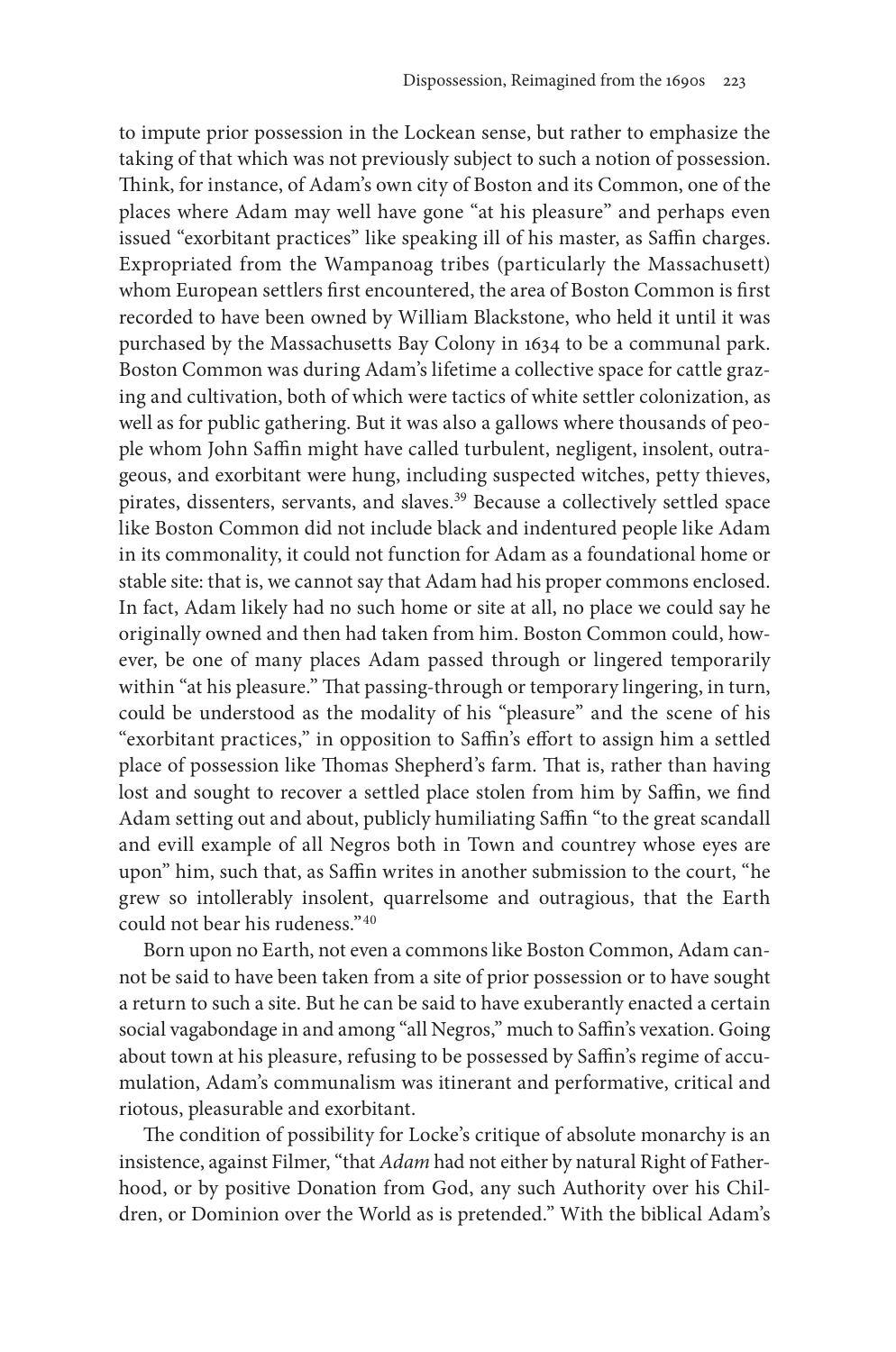presumptively foundational, political authority removed, Locke is able to found a liberal, universal theory of possessive individualism that imputes ownership over one's self and one's belongings not only to those who would dispossess black and brown people around the globe, but also to those very dispossessed people as a condition of their dispossession. His theory effectively gives the dispossessed that which he then advocates dispossessing them of. To the extent that anti- dispossessive politics today reasserts and seeks to recover the possessions of the dispossessed on the ground that they previously owned— and thus have and will always by right own— themselves and their belongings, such politics risks further entrenching the very Lockean principle that made dispossession in the Anglo-American liberal tradition ongoingly possible.

While Locke was formulating *Treatises* that would become a constitutive part of our present, another Adam set out toward a different future. If those politics are not yet part of our present, it is not because they are of a too- distant or outdated past. Rather, the case of Adam deserves the most careful consideration as we reflect upon our dispossessed pasts and plot our fugitive futures. For perhaps we can glean from its extant fragments an alternative theory of dispossession, which is to say, perhaps Adam can teach us to read and to act not only with outrage for the loss of all that we think we had and knew, and not only with hope for efforts to restore or repair our stolen prior possessions. Rather, perhaps Adam can teach us how to live exorbitantly, to wander deviantly from possession as such.

#### **Notes**

I would like to thank a number of people whose comments on this essay have helped me immensely, even as I have as yet not adequately responded to all of their insights: Lori Allen, Lalaie Ameeriar, Fadi Bardawil, Margo Crawford, Andrew Dilts, David L. Eng, Didier Fassin, Bernard Harcourt, Suvir Kaul, Ania Loomba, Allegra McLeod, Ayşe Parla, Jennifer Ponce de León, Peter Redfield, Josie Saldaña, Joan Scott, Massimiliano Tomba, Dillon Vrana, Dagmawi Woubshet, Chi- ming Yang.

1. For work that either implicitly or explicitly presumes such prior possession, see Veronika Bennholdt-Thomsen and Maria Mies, *The Subsistence Perspective: Beyond the Globalised Economy* (London: Zed, 1999); David Bollier and Silke Helfrich, eds., The *Wealth of the Commons: A World Beyond Market and State* (Amherst: Levellers, 2012); Cesare Casarino and Antonio Negri, *In Praise of the Common: A Conversation on Philosophy and Politics* (Minneapolis: University of Minnesota Press, 2008); Silvia Federici, "Women, Land Struggles, and the Reconstruction of the Commons," *WorkingUSA:* #*e Journal of Labor and Society* (WUSA) 14, no. 61 (March 2011); Federici "Witch- Hunting, Globalization and Feminist Solidarity in Africa Today," *Journal of International Women's Studies*, special issue, *Women's Gender Activism in Africa, Joint*  Special Issue with WAGADU, 10, no. 1 (October 2008): 29-35; Federici, "Feminism and the Politics of the Commons," http://wealthofthecommons.org/essay/feminism-and - politics - commons; David Harvey, #*e New Imperialism* (Oxford: Oxford University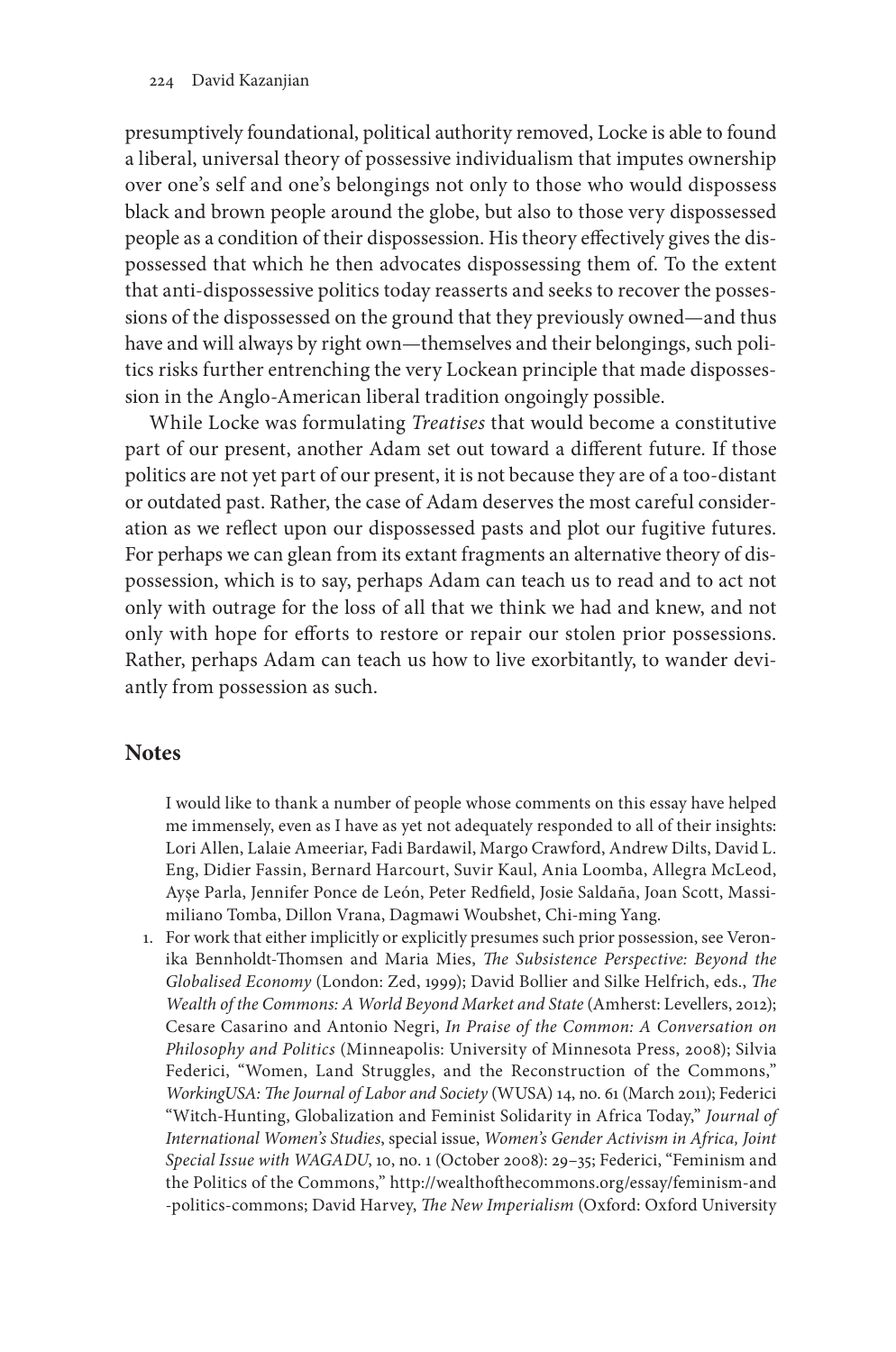Press, 2003); Peter Linebaugh, *Stop, Thief! The Commons, Enclosures, and Resistance* (Oakland, CA: PM Press, 2014) and Linebaugh, *Magna Carta Manifesto: Liberties and Commons for All* (Berkeley: University of California Press, 2008).

- 2. For work that has inspired my shift in perspective on dispossession, and is not cited elsewhere in this essay, see Swapna Banerjee- Guha, *Accumulation by Dispossession: Transformative Cities in the New Global Order* (New Delhi: SAGE, 2010); Marisa Belausteguigoitia Ruis and María Josefina Saldaña-Portillo, *Des/posesión: Género, territorio y luchas por la autodeterminación* (México: PUEG- UNAM, 2014); Marisa J. Fuentes, *Dispossessed Lives: Enslaved Women, Violence, and the Archive* (Philadelphia: University of Pennsylvania Press, 2016); Jodi A. Byrd, Alyosha Goldstein, Jodi Melamed, and Chandan Reddy, eds., special issue on economies of dispossession, *Social Text* 135, 36, no. 2 (June 2018); Glen Sean Coulthard, *Red Skin, White Masks: Rejecting the Colonial Politics of Dispossession* (Minneapolis: University of Minnesota Press, 2014); Craig Fortier, *Unsettling the Commons: Social Movements Within, Against, and Beyond Settler Colonialism* (Winnipeg: ARP, 2017); Alyosha Goldstein and Alex Lubin, eds., "Settler Colonialism," special issue of the *South Atlantic Quarterly* 107, no. 4 (Fall 2008); Tania Murray Li, *Land's End: Capitalist Relations on an Indigenous Frontier* (Durham: Duke University Press, 2014); Fred Moten, *Black and Blur: Consent Not to Be A Single Being* (Durham: Duke University Press, 2017), 85; Moten, *Stolen Life: Consent Not to Be a Single Being* (Durham: Duke University Press, 2017); Daniel Nemser, "Primitive Spiritual Accumulation and the Colonial Extraction Economy," *Política*  Común 5 (2014): 1-21; Karen R. Roybal, *Archives of Dispossession: Recovering the Testimonios of Mexican American Herederas* (Chapel Hill: University of North Carolina Press, 2017); Audra Simpson and Andrea Smith, eds., #*eorizing Native Studies* (Durham: Duke University Press, 2014); Audra Simpson, *Mohawk Interruptus: Political Life Across the Borders of Settler States* (Durham: Duke University Press, 2014); Gavin Walker, "Primitive Accumulation and the Formation of Difference: On Marx and Schmitt," *Rethinking Marxism* 23, no. 3 (2011): 384– 404; Jackie Wang, *Carceral Capitalism* (South Pasadena, CA: Semiotext[e], 2018).
- 3. Although in the limited space of this essay I discuss only this one case, in the larger project on which I am at work I examine a range of such cases from New England and the Yucatán peninsula in the 1690s. For an example of the latter, see my forthcoming essay "'I Am He': A History of Dispossession's Not-Yet-Present in Colonial Yucatán," in *Accumulation and Subjectivity*, ed. Karen Benezra (New York: State University of New York Press, forthcoming).
- 4. Massachusetts Archives, Suffolk Court Files (Author's image 0827); Abner C. Goodell, "John Saffin and His Slave Adam," Publications of The Colonial Society of Massachu*setts* (March 1893): 96. On *exorbitant*, see *Oxford English Dictionary* online.
- 5. Karl Marx, *Capital: A Critique of Political Economy*, vol. 1 (New York: Penguin, 1990), 873-940. Though typically translated as "so-called primitive accumulation," the phrase Marx used was *Die sogenannte ursprüngliche Akkumulation*, which is perhaps better translated as "so-called original accumulation." The phrase "accumulation by dispossession" is usually associated with Harvey, #*e New Imperialism*; C. B. MacPherson, *The Political Theory of Possessive Individualism: Hobbes to Locke* (Oxford: Oxford University Press, 2011).
- 6. Marx, *Capital*, 1:899.
- 7. Louis Althusser, "Ideology and Ideological State Apparatuses (Notes Towards an Investigation)," in *Lenin and Philosophy*, trans. Ben Brewster (New York: Monthly Review Press, 1971), 181.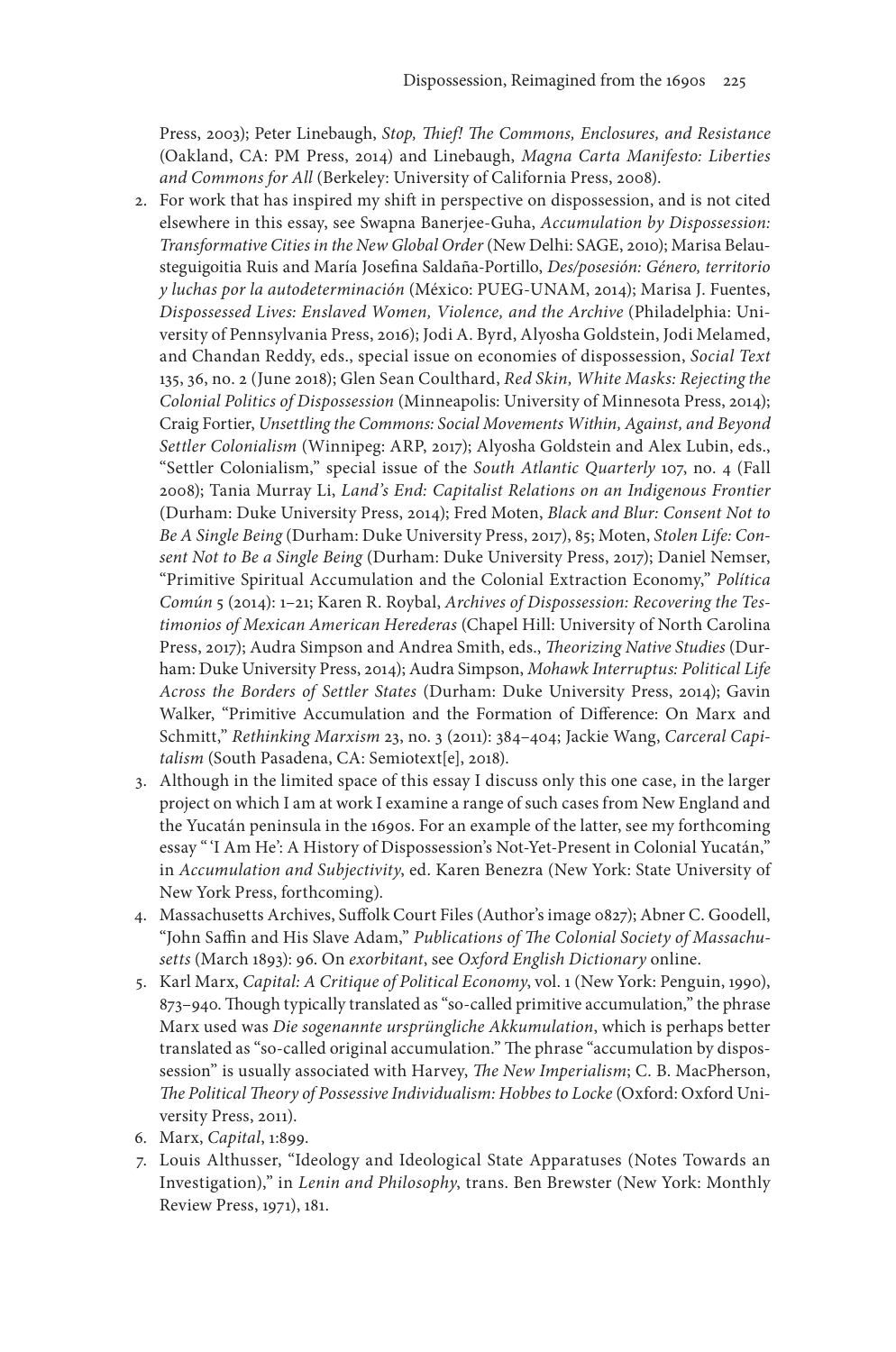#### 226 David Kazanjian

- 8. For earlier accounts of dispossession as ongoing rather than originary, see the work of Peter Kropotkin, Rosa Luxemburg, and W. E. B. Du Bois in the nineteenth and early twentieth centuries, and dependency theory, world- system theory, South Asian and Latin American subaltern studies, Eric Williams, Cedric Robinson, David Harvey, and Glen Coulthard, among many others, in the twentieth and twenty-first centuries. This is a point many think Marx himself made repeatedly if unsystematically in part 8 of *Capital*, vol. 1, as well as in the *Grundrisse*, the *Ethnographic Notebooks*, and his famous letter to Nikolay Mikhaylovsky from 1877. See Robert Nichols, "Indigeneity and the Settler Contract Today," *Philosophy and Social Criticism* 39, no. 2 (2013): 165–86; Nichols, "Disaggregating Primitive Accumulation," *Radical Philosophy* 194 (November-December 2015): 18-28.
- 9. Nichols, "Disaggregating Primitive Accumulation," 20. The "theft" framework was popularized by Pierre- Joseph Proudhon's slogan "property is the#," from his *What is Property?* (Cambridge: Cambridge University Press, 1994). Proudhon may himself have drawn on earlier, eighteenth- century iterations of that claim, such as Jacques Pierre Brissot de Warville's *Philosophical Inquiries on the Right of Property* (*Recherches philosophiques sur le droit de propriété*) (Paris: Editions d/Histoire Sociale, 1780; Milan: Galli Thierry, 1966) and Marquis de Sade's *Juliette*, trans. Austryn Wainhouse (New York: Grove, 1968). See Frederick A. de Luna, "The Dean Street Style of Revolution: J.- P. Brissot, Jeune Philosophe," *French Historical Studies* 17, no. 1 (Spring 1991): 159– 90. Even as he at times reproduces the "property is theft" formulation, Marx also critiqued Proudhon's foundationalist presupposition: "The upshot is at best that the bourgeois legal conceptions of '*the*"' apply equally well to the '*honest*' gains of the bourgeois himself. On the other hand, since '*theft*' as a forcible violation of property *presupposes the existence of property*, Proudhon entangled himself in all sorts of fantasies, obscure even to himself, about *true bourgeois property*." Marx, "On Proudhon," Letter to J. B. Schweizer, *Der Social- Demokrat* 16 (February 1, 1865), in www .marxists.org/archive/marx/works/1865/letters/65\_01\_24.htm as well as Karl Marx, The Poverty of Philosophy (New York: Prometheus, 1995), 195-96.
- 10. Marx, *Capital*, 1:873.
- 11. John Locke, *Two Treatises of Government* (Cambridge: Cambridge University Press, 1988), 142, 149, 268.
- 12. Locke, 168.
- 13. Locke, 278-85.
- 14. Locke, 284.
- 15. Locke, 286– 88.
- 16. It is important to note that Locke himself participated in enslavement and land dispossession as an investor in the Royal African Company, as well as a member of the Council of Trade and Plantations and also the Board of Trade, both of which oversaw the American colonies.
- 17. Locke, *Two Treatises*, 284.
- 18. Locke, 289.
- 19. Locke, 290– 91.
- 20. Locke, 294– 95.
- 21. MacPherson, *The Political Theory of Possessive Individualism*; Cheryl I. Harris, "Whiteness as Property," *Harvard Law Review* 106, no. 8 (June 1993): 1707– 91; Aileen Moreton-Robinson, #*e White Possessive: Property, Power, and Indigenous Sovereignty* (Minneapolis: University of Minnesota Press, 2015); Carole Pateman and Charles Mills, *Contract and Domination* (Cambridge: Polity, 2007).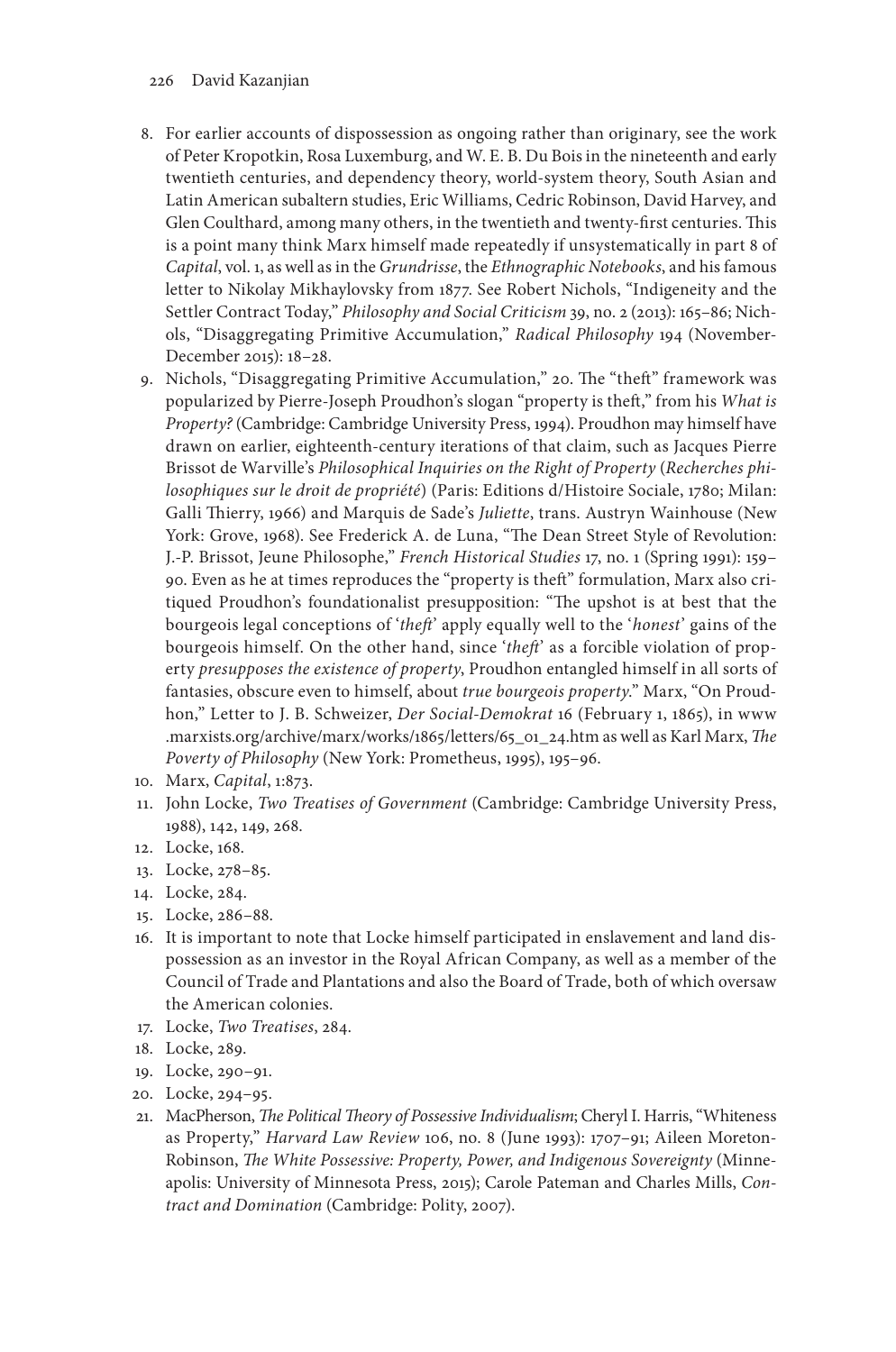- 22. For an extensive critique of this view, which unfortunately I encountered too late to incorporate adequately into this essay, see Allan Greer, *Property and Dispossession: Native Empires and Land in Early Modern North America* (Cambridge: Cambridge University Press, 2018).
- 23. E. P. Thompson, *Customs in Common: Studies in Traditional Popular Culture* (New York: New Press, 1993). Marx also consistently refused to idealize precapitalist collectives: "Let us now transport ourselves from Robinson's island, bathed in light [the classical political economists' idealized figure for so-called primitive accumulation], to medieval Europe, shrouded in darkness. Here, instead of the independent man, we find everyone dependent—serfs and lords, vassals and suzerains, laymen and clerics." Marx, *Capital*, 1:170.
- 24. See, for instance, Coulthard, *Red Skin, White Masks*; Brian DeLay, *War of a Thousand Deserts: Indian Raids and the U.S.- Mexican War* (New Haven: Yale University Press, 2009); Fortier, *Unsettling the Commons*; Greer, *Property and Dispossession*; Pekka Hämäläinen, #*e Comanche Empire* (New Haven: Yale University Press, 2008); Simpson, *Mohawk Interruptus*.
- 25. Judith Butler, *Undoing Gender* (New York: Routledge, 2004), 19; Butler and Athena Athanasiou, *Dispossession:* #*e Performative in the Political* (Cambridge: Polity, 2013),  $4 - 5.$
- 26. Cedric Robinson, *Black Marxism: The Making of the Black Radical Tradition* (London: Zed, 1983). See also Gaye Theresa Johnson and Alex Lubin, eds., *Futures of Black Radicalism* (New York: Verso, 2017); Fred Moten, "Knowledge of Freedom," CR: The New *Centennial Review 4, no. 2 (2004): 269-310.*
- 27. For critiques of recovery as a historiographic aim, see, for example, Giorgio Agamben, *Remnants of Auschwitz: The Witness and the Archive* (New York: Zone, 1999); Saidiya Hartman, Scenes of Subjection: Terror, Slavery, and Self-Making in Nineteenth-*Century America* (Oxford: Oxford University Press, 1997); Marc Nichanian, The *Historiographic Perversion*, trans. Gil Anidjar (New York: Columbia University Press, 2009); Laura Helton, Justin Leroy, Max A. Mishler, Samantha Seeley, and Shauna Sweeney, eds., "The Question of Recovery: Slavery, Freedom, and the Archive," special issue of *Social Text* 33, no. 4 (December 2015); Brian Connolly and Marisa Fuentes, eds., "From the Archives of Slavery to Liberated Futures?," special issue of *Journal of the History of the Present* 6, no. 2 (2016).
- 28. David Kazanjian, *The Brink of Freedom: Improvising Life in the Nineteenth-Century Atlantic World* (Durham: Duke University Press, 2016); Kazanjian, "Freedom's Surprise: Two Paths Through Slavery's Archives," *History of the Present: A Journal of Critical History* 6, no. 2 (Fall 2016): 133– 45; Kazanjian, "Scenes of Speculation," *Social Text*  125 33, no. 4 (December 2015): 77– 83.
- 29. While such speculative readings are not strictly speaking verifiable, they build on a long tradition in anthropology of attending to the specificities of so-called local knowledges. A foundational text in this tradition is Claude Lévi-Strauss, *The Savage Mind* (Chicago: University of Chicago Press, 1966).
- 30. I am inspired by the calls of Gayatri Chakravorty Spivak and Saidiya Hartman to allow the hermeneutics of the social sciences (principally history) and humanities (principally literary studies) to bring each other to crisis. Saidiya Hartman, "Venus in Two Acts," *Small Axe* 26, vol. 12, no. 2 (June 2008): 1– 14; Gayatri Chakravorty Spivak, *Death of a Disipline* (New York: Columbia University Press, 2003); Spivak, "Our Asias— 2001: How to Be a Continentalist," in *Other Asias* (Malden, MA: Blackwell, 2008). See also Walter Johnson, "On Agency," *Journal of Social History* 37, no. 1 (Fall 2003): 113-24;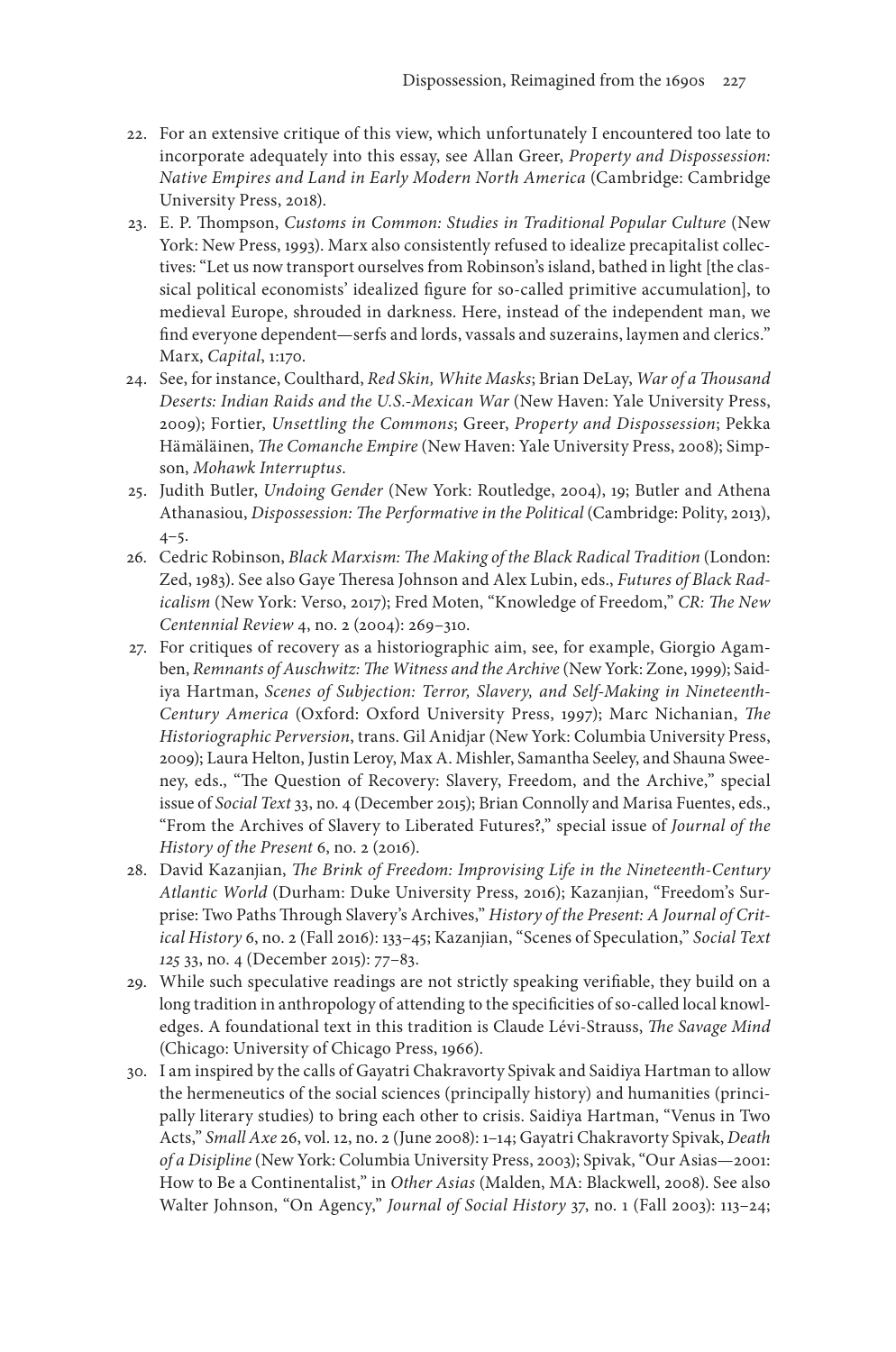#### 228 David Kazanjian

Saba Mahmood, *The Politics of Piety: The Islamic Revival and the Feminist Subject* (Princeton: Princeton University Press, 2005).

- 31. During this conflict, Saffin and Sewell engaged in a now famous pamphlet war over whether the enslavement of Africans was just or unjust. While this pamphlet war between prominent white colonists has long been considered one of the first debates of its kind in the British North American colonies, few have attended to the case involving Adam that was its principal precipitating cause. See Samuel Sewell, *The Selling of Joseph: A Memorial* (Boston, 1700); and John Saffin, *A Brief and Candid Answer to a* Late Printed Sheet, Entituled, The Selling of Joseph (Boston, 1701); Sewall, *Diary of Samuel Sewall, 1674-1729, vols. 1 and 2, ed. M. Halsey Thomas (New York: Farrar, Straus* and Giroux, 1973). See also Lawrence W. Towner, "The Sewall-Saffin Dialogue on Slavery," *William and Mary Quarterly*, 3rd ser., 21, no. 1 (January 1964): 40-52.
- 32. Richard Francis, *Judge Sewall's Apology, a Biography: The Salem Witch Trials and the Forming of An American Conscience* (New York: Harper, 2005); Goodell, "John Saffin and His Slave Adam"; Wendy Warren, *New England Bound: Slavery and Colonization in Early America* (New York: Norton, 2016).
- 33. "Its therefore Considered by the Court That the s<sup>d</sup> Adam & his heirs be at peace & quiet & free with all their Chattles from the  $s^d$  John Saffin Esq<sup>r</sup> & his heirs for Ever." Records of the Superior Court of Judicature, 1700–14; Goodell, "John Saffin and His Slave Adam," 100.
- 34. Warren, *New England Bound*.
- 35. Massachusetts Archives, Suffolk Court Files [image 0827]; Goodell, "John Saffin and His Slave Adam," 88.
- 36. Suffolk Court Files; Goodell, "John Saffin and His Slave Adam," 101.
- 37. Suffolk Court Files; Goodell, "John Saffin and His Slave Adam," 96.
- 38. For a comprehensive challenge to the idealization of the commons in the Americas, see Greer, Property and Dispossession, especially 241-70.
- 39. See #*e Public Rights in Boston Common, Being the Report of a Committee of Citizens* (Boston: Press of Rockwell and Churchill, 1877); Lawrence W. Kennedy, *Planning the City Upon a Hill: Boston Since* 1630 (Amherst: University of Massachusetts Press, 1994).
- 40. Suffolk Files; Goodell, "John Saffin and His Slave Adam," 104.

### **Bibliography**

Butler, Judith. *Undoing Gender*. New York: Routledge, 2004.

- Butler, Judith, and Athena Athanasiou. *Dispossession:* #*e Performative in the Political*. Cambridge: Polity, 2013.
- Byrd, Jodi A., Alyosha Goldstein, Jodi Melamed, and Chandan Reddy, eds. Special Issue on Economies of Dispossession, *Social Text* 135, vol. 36, no. 2 (June 2018).
- Coulthard, Glen Sean. *Red Skin, White Masks: Rejecting the Colonial Politics of Dispossession*. Minneapolis: University of Minnesota Press, 2014.
- DeLay, Brian. *War of a* #*ousand Deserts: Indian Raids and the U.S.- Mexican War*. New Haven: Yale University Press, 2009.
- Francis, Richard. Judge Sewall's Apology, a Biography: The Salem Witch Trials and the Form*ing of An American Conscience*. New York: Harper, 2005.
- Fuentes, Marisa J. *Dispossessed Lives: Enslaved Women, Violence, and the Archive*. Philadelphia: University of Pennsylvania Press, 2016.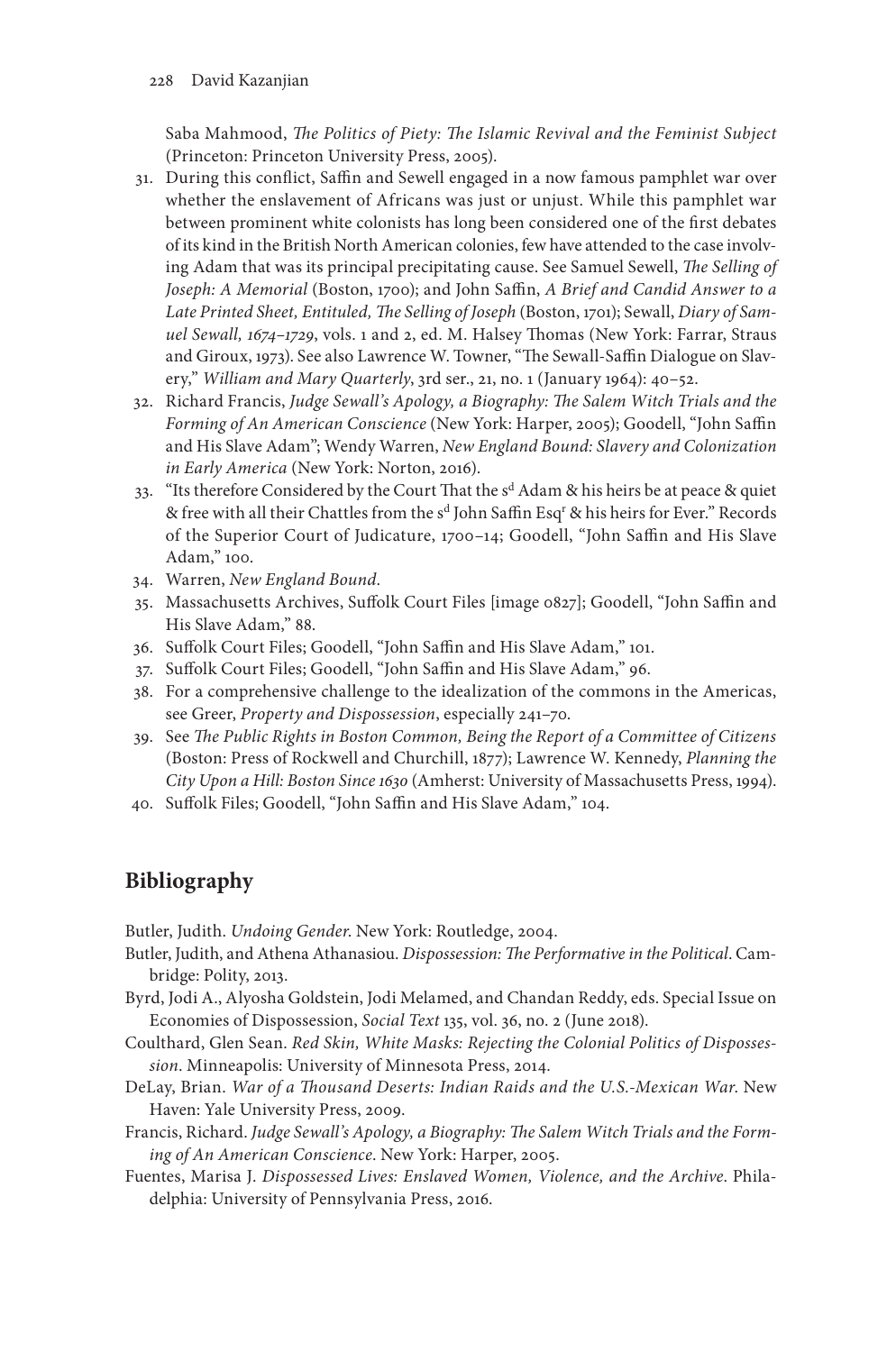- Goldstein, Alyosha, and Alex Lubin, eds. "Settler Colonialism." Special Issue of The South *Atlantic Quarterly* 107, no. 4 (Fall 2008).
- Goodell, Abner C. "John Saffin and His Slave Adam." *Publications of The Colonial Society of Massachusetts* (March 1893).
- Hämäläinen, Pekka. The Comanche Empire. New Haven: Yale University Press, 2008.
- Harris, Cheryl I. "Whiteness as Property." *Harvard Law Review* 106, no. 8 (June 1993): 1707– 91.
- Harvey, David. The New Imperialism. Oxford: Oxford University Press, 2003.
- Locke, John. *Two Treatises of Government*. Cambridge: Cambridge University Press, 1988.
- MacPherson, C. B. *The Political Theory of Possessive Individualism: Hobbes to Locke*. Oxford: Oxford University Press, 2011.
- Marx, Karl. *Capital: A Critique of Political Economy*. Vol. 1. New York: Penguin, 1990.
- Moreton-Robinson, Aileen. *The White Possessive: Property, Power, and Indigenous Sovereignty*. Minneapolis: University of Minnesota Press, 2015.
- Nichols, Robert. "Disaggregating Primitive Accumulation." *Radical Philosophy* 194 (November-December 2015): 18-28.
- — . "Indigeneity and the Settler Contract Today." *Philosophy and Social Criticism* 39, no. 2  $(2013): 165 - 86.$
- Pateman, Carole, and Charles Mills. *Contract and Domination*. Cambridge, Polity, 2007.
- Roybal, Karen R. *Archives of Dispossession: Recovering the Testimonios of Mexican American Herederas*. Chapel Hill: University of North Carolina Press, 2017.
- Simpson, Audra. *Mohawk Interruptus: Political Life Across the Borders of Settler States*. Durham: Duke University Press, 2014.
- Simpson, Audra, and Andrea Smith, eds. #*eorizing Native Studies*. Durham: Duke University Press, 2014.
- Thompson, E. P. *Customs in Common: Studies in Traditional Popular Culture*. New York: New Press, 1993.
- Towner, Lawrence W. "The Sewall-Saffin Dialogue on Slavery." *William and Mary Quarterly*, 3rd series, 21, no. 1 (January 1964): 40–52.
- Warren, Wendy. *New England Bound: Slavery and Colonization in Early America*. New York: Norton, 2016.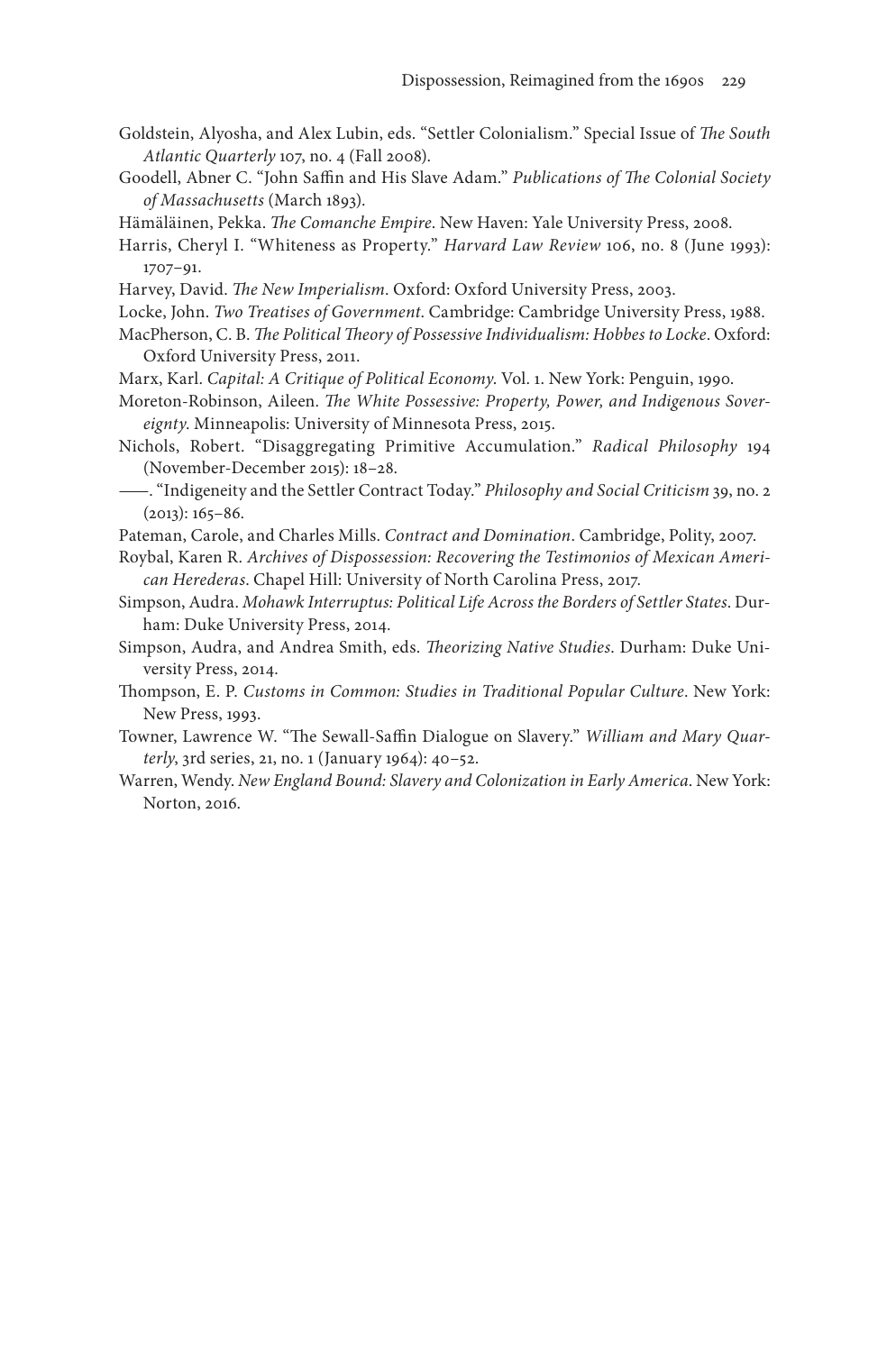# **A T I M E F OR CRITIQUE**

 $\overline{\phantom{a}}$ 

**EDITED BY DIDIER FASSIN AND BERNARD E. HARCOURT**

Columbia University Press *New York*